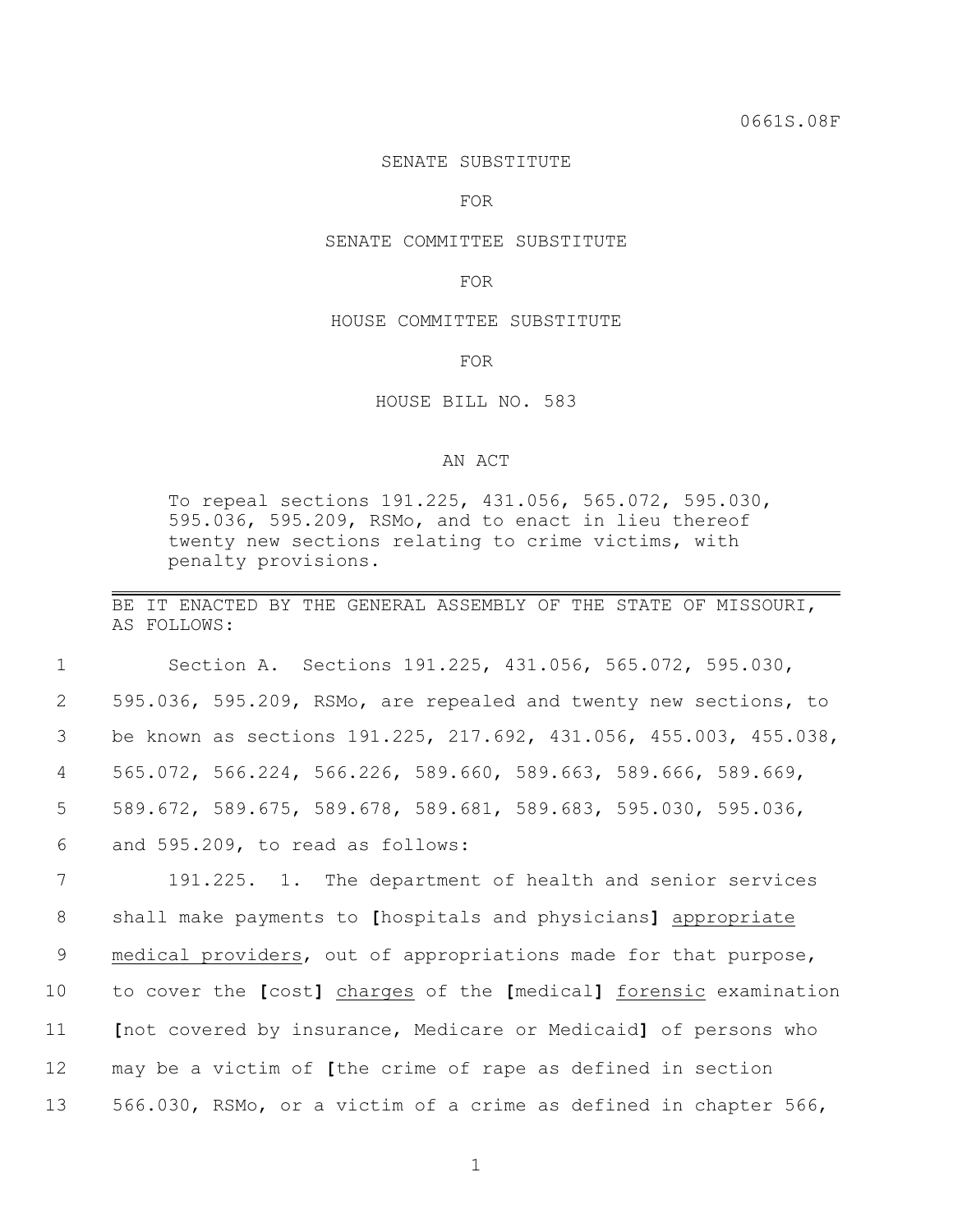RSMo, or sections 568.020, 568.050, 568.060, 568.080, 568.090, 568.110, and 568.175, RSMo,**]** a sexual offense if: (1) The victim or the victim's guardian consents in writing to the examination; (2) The report of the examination is made on a form approved by the attorney general with the advice of the department of health and senior services; and (3) The report of the examination is filed **[**by the victim**]** with the prosecuting attorney of the county in which the alleged incident occurred. The appropriate medical provider shall file the report of the examination within three business days of completion of the forensic exam. 2. A minor may consent to examination under this section. 16 Such consent is not subject to disaffirmance because of minority, and consent of parent or guardian of the minor is not required for such examination. The **[**hospital or physician**]** appropriate medical provider making the examination shall give written notice to the parent or guardian of a minor that such an examination has taken place. 3. The attorney general, with the advice of the department 23 of health and senior services, shall develop the forms and procedures for gathering evidence during the forensic examination under the provisions of this section **[**and shall furnish every hospital and physician in this state with copies of such forms

and procedures.

4. Reasonable hospital and physicians**]**. The department of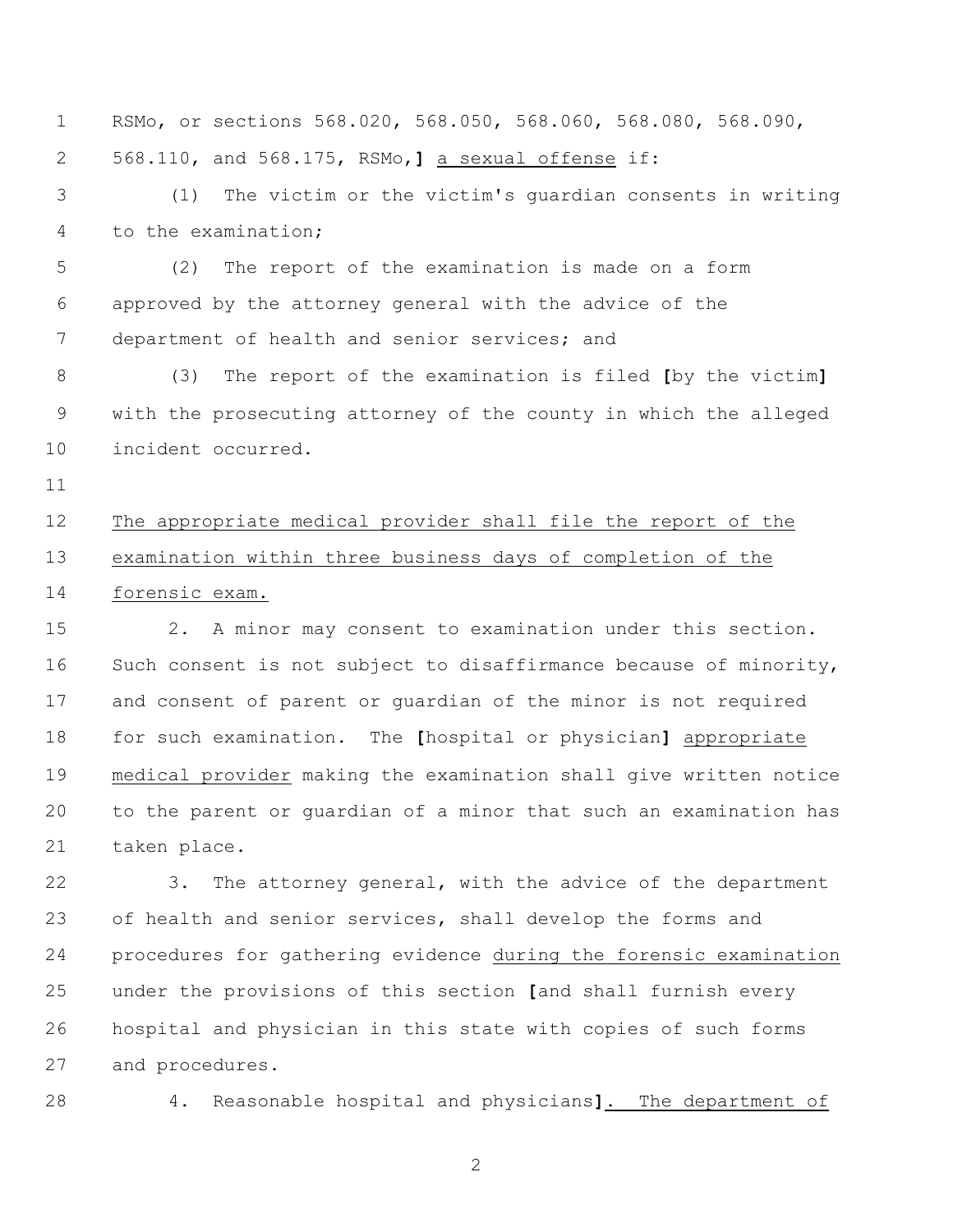| $\mathbf 1$    | health and senior services shall develop a checklist for          |
|----------------|-------------------------------------------------------------------|
| 2              | appropriate medical providers to refer to while providing medical |
| 3              | treatment to victims of a sexual offense.                         |
| $\overline{4}$ | 4. Evidentiary collection kits shall be developed and made        |
| 5              | available, subject to appropriation, to appropriate medical       |
| 6              | providers by the highway patrol or its designees and eligible     |
| 7              | crime laboratories. Such kits shall be distributed with the       |
| $8\,$          | forms and procedures for gathering evidence during forensic       |
| $\mathcal{G}$  | examinations of victims of a sexual offense to appropriate        |
| 10             | medical providers upon request of the provider, in the amount     |
| 11             | requested, and at no charge to the medical provider. All          |
| 12             | appropriate medical providers shall, with the written consent of  |
| 13             | the victim, perform a forensic examination using the evidentiary  |
| 14             | collection kit and forms and procedures for gathering evidence    |
| 15             | following the checklist for any person presenting as a victim of  |
| 16             | a sexual offense.                                                 |
| 17             | 5. All appropriate medical provider charges for eligible          |
| 18             | forensic examinations shall be billed to and paid by the          |
| 19             | department of health and senior services. No appropriate medical  |
| 20             | provider conducting forensic examinations and providing medical   |
| 21             | treatment to victims of sexual offenses shall charge the victim   |
| 22             | for the forensic examination. For appropriate medical provider    |
| 23             | charges related to the medical treatment of victims of sexual     |
| 24             | offenses, if the victim is an eligible claimant under the crime   |
| 25             | victims' compensation fund, the appropriate medical provider      |
| 26             | shall seek compensation under sections 595.010 to 595.075, RSMo.  |
| 27             | For purposes of this section, the following terms mean:<br>6.     |
| 28             | "Appropriate medical provider", any licensed nurse,<br>(1)        |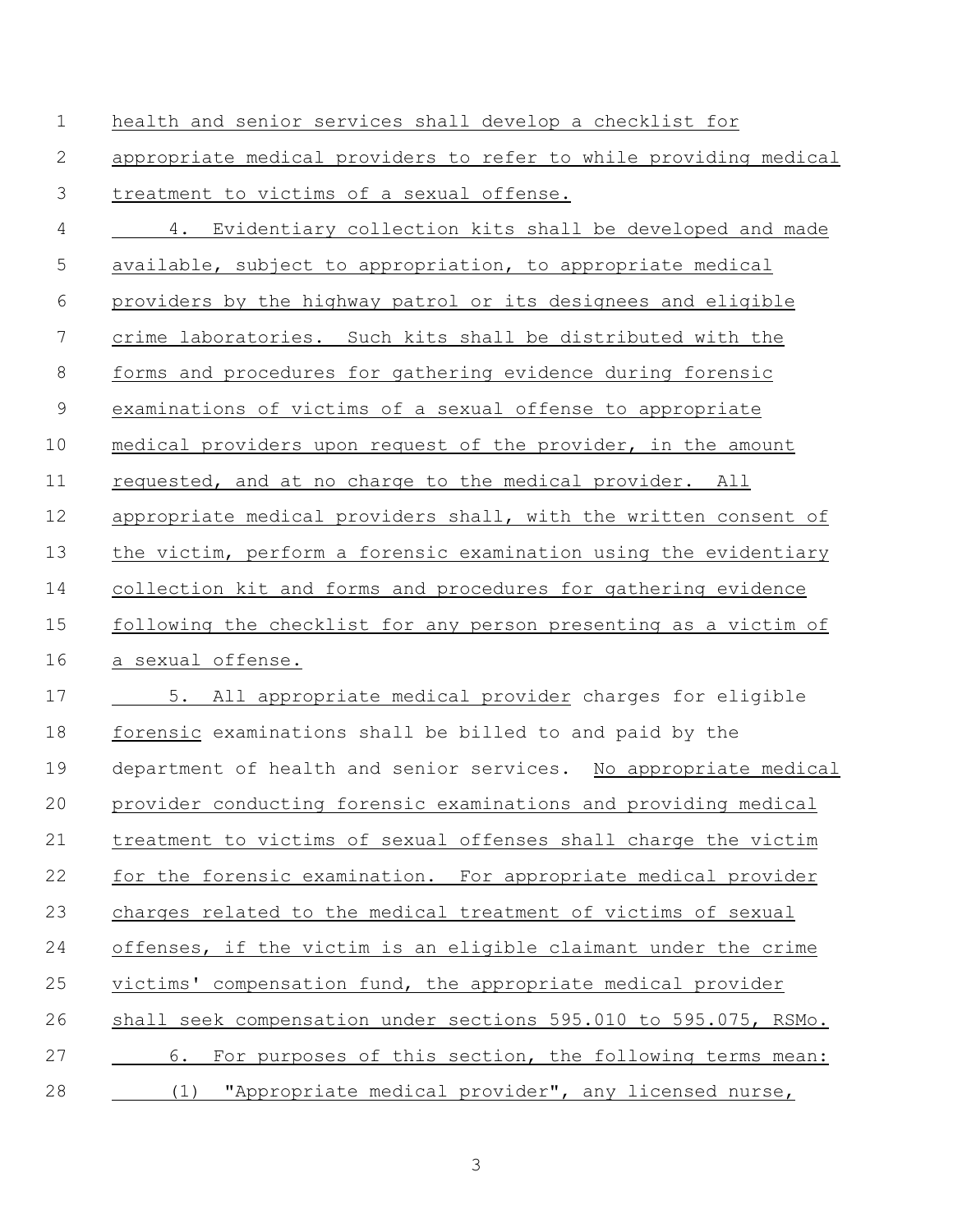| $\mathbf 1$    | physician, or physician assistant, and any institution employing  |
|----------------|-------------------------------------------------------------------|
| $\mathbf{2}$   | licensed nurses, physicians, or physician assistants; provided    |
| $\mathfrak{Z}$ | that such licensed professionals are the only persons at such     |
| $\overline{4}$ | institution to perform tasks under the provisions of this         |
| 5              | section;                                                          |
| 6              | (2) "Evidentiary collection kit", a kit used during a             |
| 7              | forensic examination that includes materials necessary for        |
| 8              | appropriate medical providers to gather evidence in accordance    |
| $\mathcal{G}$  | with the forms and procedures developed by the attorney general   |
| 10             | for forensic examinations;                                        |
| 11             | "Forensic examination", an examination performed by an<br>(3)     |
| 12             | appropriate medical provider on a victim of an alleged sexual     |
| 13             | offense to gather evidence for the evidentiary collection kit;    |
| 14             | (4) "Medical treatment", the treatment of all injuries and        |
| 15             | health concerns resulting directly from a patient's sexual        |
| 16             | assault or victimization.                                         |
| 17             | 217.692. 1. Notwithstanding any other provision of law to         |
| 18             | the contrary, any offender incarcerated in a correctional         |
| 19             | institution serving any sentence of life with no parole for fifty |
| 20             | years or life without parole, whose plea of quilt was entered or  |
| 21             | whose trial commenced prior to December 31, 1990, and who:        |
| 22             | (1) Pleaded guilty to or was found guilty of a homicide of        |
| 23             | a spouse or domestic partner;                                     |
| 24             | (2)<br>Has no prior violent felony convictions;                   |
| 25             | No longer has a cognizable legal claim or legal<br>(3)            |
| 26             | recourse; and                                                     |
| 27             | Has a history of being a victim of continual and<br>(4)           |
| 28             | substantial physical or sexual domestic violence that was not     |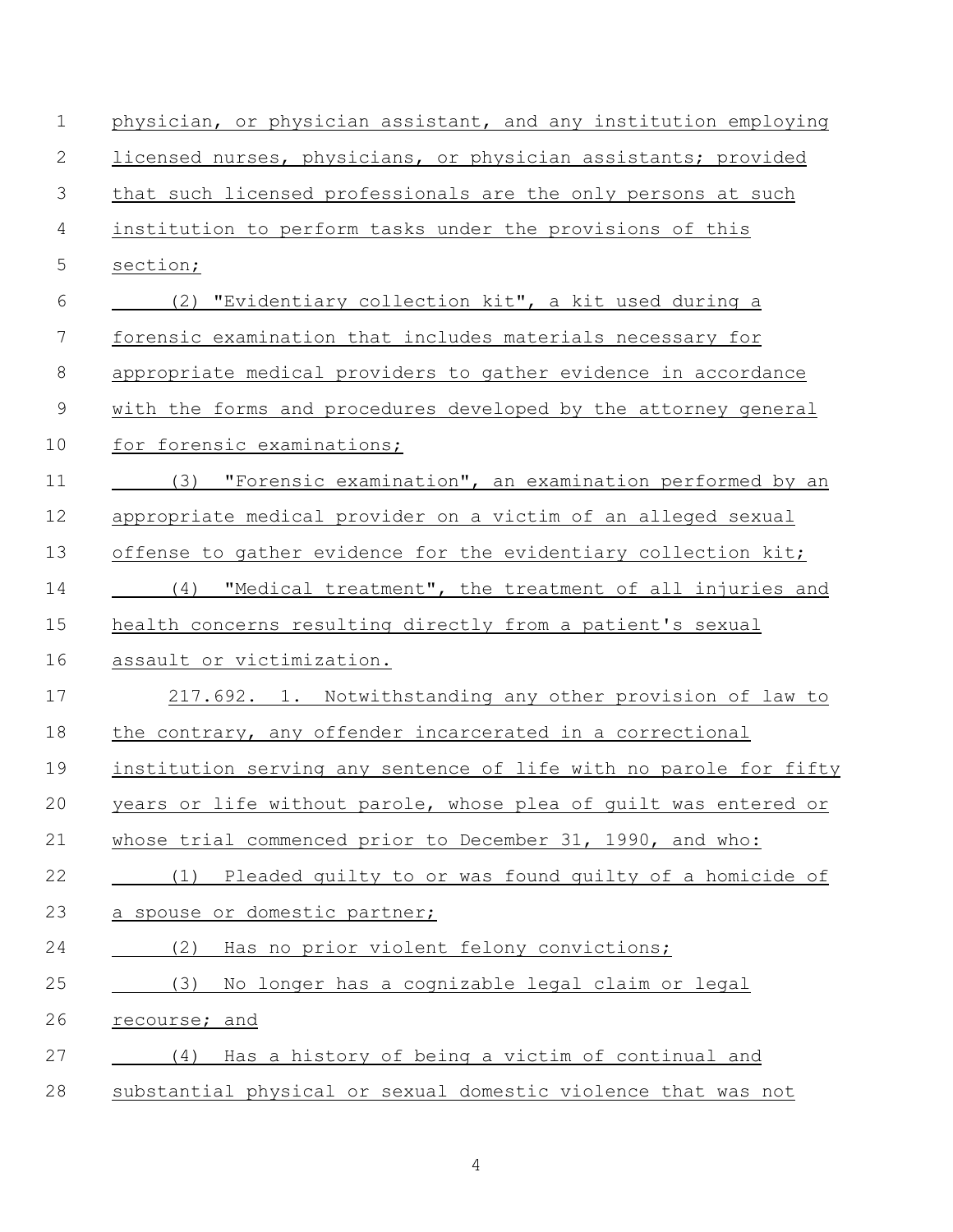| $\mathbf 1$    | presented as an affirmative defense at trial or sentencing and    |
|----------------|-------------------------------------------------------------------|
| 2              | such history can be corroborated with evidence of facts or        |
| $\mathfrak{Z}$ | circumstances which existed at the time of the alleged physical   |
| 4              | or sexual domestic violence of the offender, including but not    |
| 5              | limited to witness statements, hospital records, social services  |
| 6              | records, and law enforcement records;                             |
| 7              |                                                                   |
| 8              | shall be eligible for parole after having served fifteen years of |
| $\mathcal{G}$  | such sentence when the board determines by using the guidelines   |
| 10             | established by this section, that there is a strong and           |
| 11             | reasonable probability that the person will not thereafter        |
| 12             | violate the law.                                                  |
| 13             | 2. The board of probation and parole shall give a thorough        |
| 14             | review of the case history and prison record of any offender      |
| 15             | described in subsection 1 of this section. At the end of the      |
| 16             | board's review, the board shall provide the offender with a copy  |
| 17             | of a statement of reasons for its parole decision.                |
| 18             | 3. Any offender released under the provisions of this             |
| 19             | section shall be under the supervision of the parole board for an |
| 20             | amount of time to be determined by the board.                     |
| 21             | The parole board shall consider, but not be limited to<br>4.      |
| 22             | the following criteria when making its parole decision:           |
| 23             | Length of time served;<br>(1)                                     |
| 24             | (2)<br>Prison record and self-rehabilitation efforts;             |
| 25             | (3)<br>Whether the history of the case included corroborative     |
| 26             | material of physical, sexual, mental, or emotional abuse of the   |
| 27             | offender, including but not limited to witness statements,        |
| 28             | hospital records, social service records, and law enforcement     |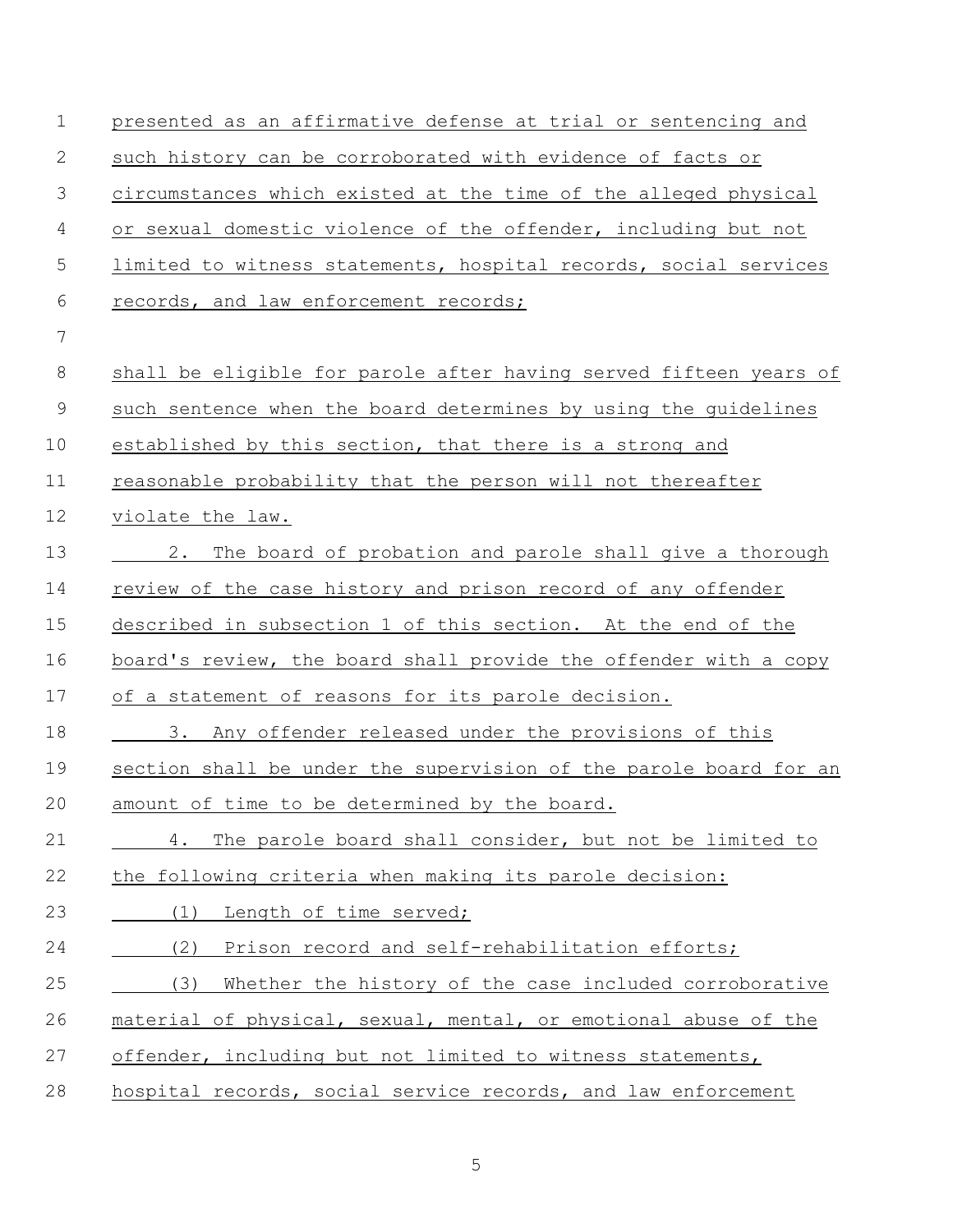| $\mathbf 1$   | records;                                                          |
|---------------|-------------------------------------------------------------------|
| 2             | If an offer of a plea bargain was made and if so, why<br>(4)      |
| 3             | the offender rejected or accepted the offer;                      |
| 4             | (5)<br>Any victim information outlined in subsection 7 of         |
| 5             | section 217.690 and section 595.209, RSMo;                        |
| 6             | (6)<br>The offender's continued claim of innocence;               |
| 7             | (7)<br>The age and maturity of the offender at the time of the    |
| 8             | board's decision;                                                 |
| $\mathcal{G}$ | (8)<br>The age and maturity of the offender at the time of the    |
| 10            | crime and any contributing influence affecting the offender's     |
| 11            | judgment;                                                         |
| 12            | (9)<br>The presence of a workable parole plan; and                |
| 13            | (10) Community and family support.                                |
| 14            | 5.<br>Nothing in this section shall limit the review of any       |
| 15            | offender's case who is eligible for parole prior to fifteen       |
| 16            | years, nor shall it limit in any way the parole board's power to  |
| 17            | grant parole prior to fifteen years.                              |
| 18            | 6. Nothing in this section shall limit the review of any          |
| 19            | offender's case who has applied for executive clemency, nor shall |
| 20            | it limit in any way the governor's power to grant clemency.       |
| 21            | 7. It shall be the responsibility of the offender to              |
| 22            | petition the board for a hearing under this section.              |
| 23            | 8. A person commits the crime of perjury if he or she, with       |
| 24            | the purpose to deceive, knowingly makes a false witness statement |
| 25            | to the board. Perjury under this section shall be a class C       |
| 26            | felony.                                                           |
| 27            | 9.<br>In cases where witness statements alleging physical or      |
| 28            | sexual domestic violence are in conflict as to whether such       |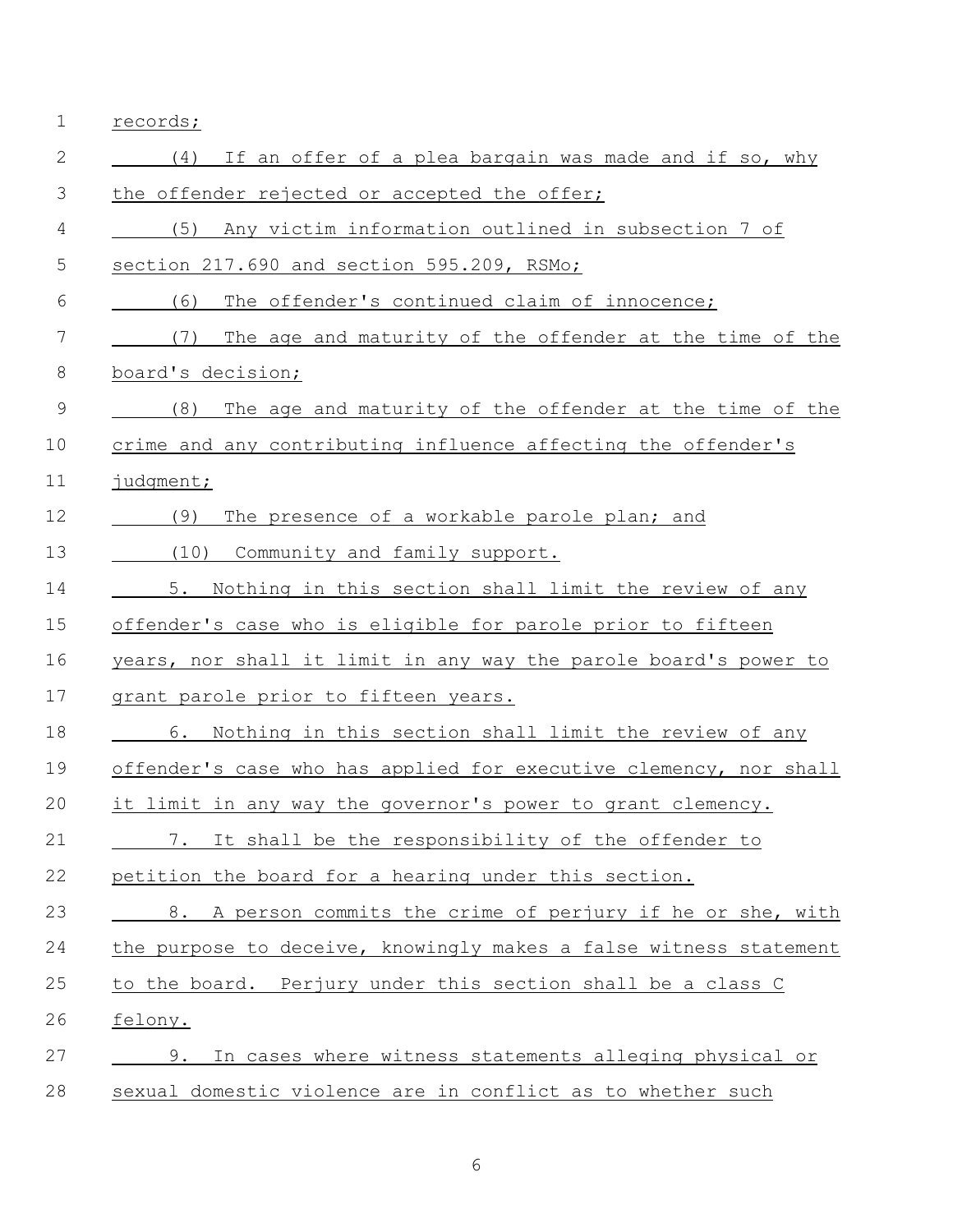violence occurred or was continual and substantial in nature, the history of such alleged violence shall be established by other corroborative evidence in addition to witness statements, as provided by subsection 1 of this section. A contradictory statement of the victim shall not be deemed a conflicting statement for purposes of this section.

 431.056. A minor shall be qualified and competent to 8 contract for housing, employment, purchase of an automobile, receipt of a student loan, admission to high school or postsecondary school, obtaining medical care, establishing a bank account **[**and**]**, admission to a shelter for victims of domestic violence, as defined in section 455.200, RSMo, or a homeless 13 shelter, and receipt of services as a victim of domestic and sexual violence, including but not limited to counseling, court 15 advocacy, financial assistance, and other advocacy services, if:

 (1) The minor is sixteen or seventeen years of age; and (2) The minor is homeless, as defined in subsection 1 of section 167.020, RSMo, or a victim of domestic violence, as defined in section 455.200, RSMo, unless the child is under the supervision of the children's division or the jurisdiction of the juvenile court; and

 (3) The minor is self-supporting, such that the minor is without the physical or financial support of a parent or legal guardian; and

 (4) The minor's parent or legal guardian has consented to the minor living independent of the parents' or guardians' control. Consent may be expressed or implied, such that: (a) Expressed consent is any verbal or written statement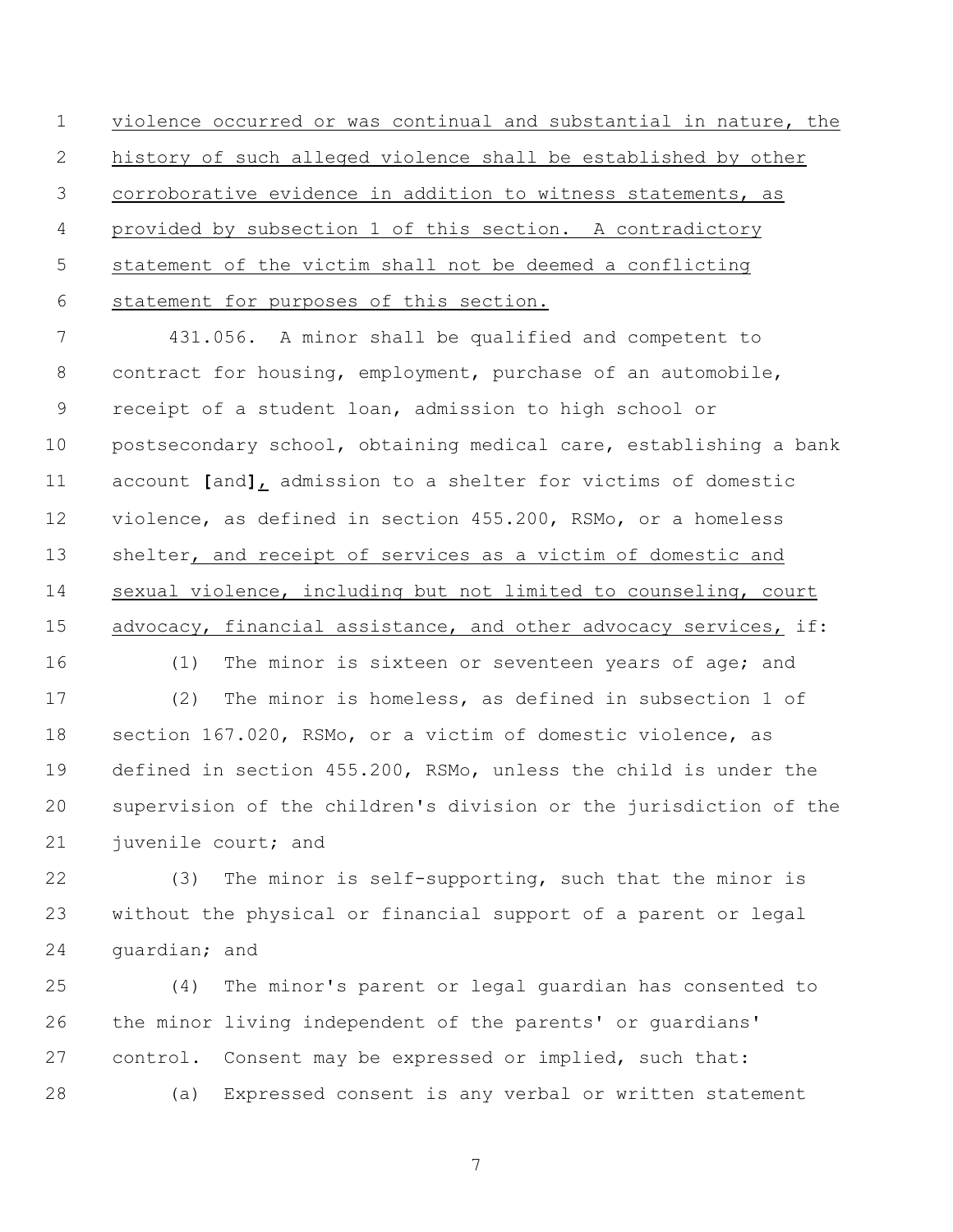made by the parents or guardian of the minor displaying approval or agreement that the minor may live independently of the parent's or guardian's control;

 (b) Implied consent is any action made by the parent or guardian of the minor that indicates the parent or guardian is unwilling or unable to adequately care for the minor. Such actions may include, but are not limited to:

8 a. Barring the minor from the home or otherwise indicating 9 that the minor is not welcome to stay;

 b. Refusing to provide any or all financial support for the minor; or

 c. Abusing or neglecting the minor, as defined in section 210.110, RSMo.

455.003. 1. A rape crisis center shall:

(1) Require persons employed by or volunteering services to

the rape crisis center to maintain confidentiality of any

information that would identify individuals served by the center

and any information or records that are directly related to the

advocacy services provided to such individuals; and

20 (2) Prior to providing any advocacy services, inform

individuals served by the rape crisis center of the nature and

scope of the confidentiality requirements of subdivision (1) of

this subsection.

2. Any person employed by or volunteering services to a

rape crisis center for victims of sexual assault shall be

incompetent to testify concerning any confidential information in

- subsection 1 of this section, unless the confidentiality
- requirements is waived in writing by the individual served by the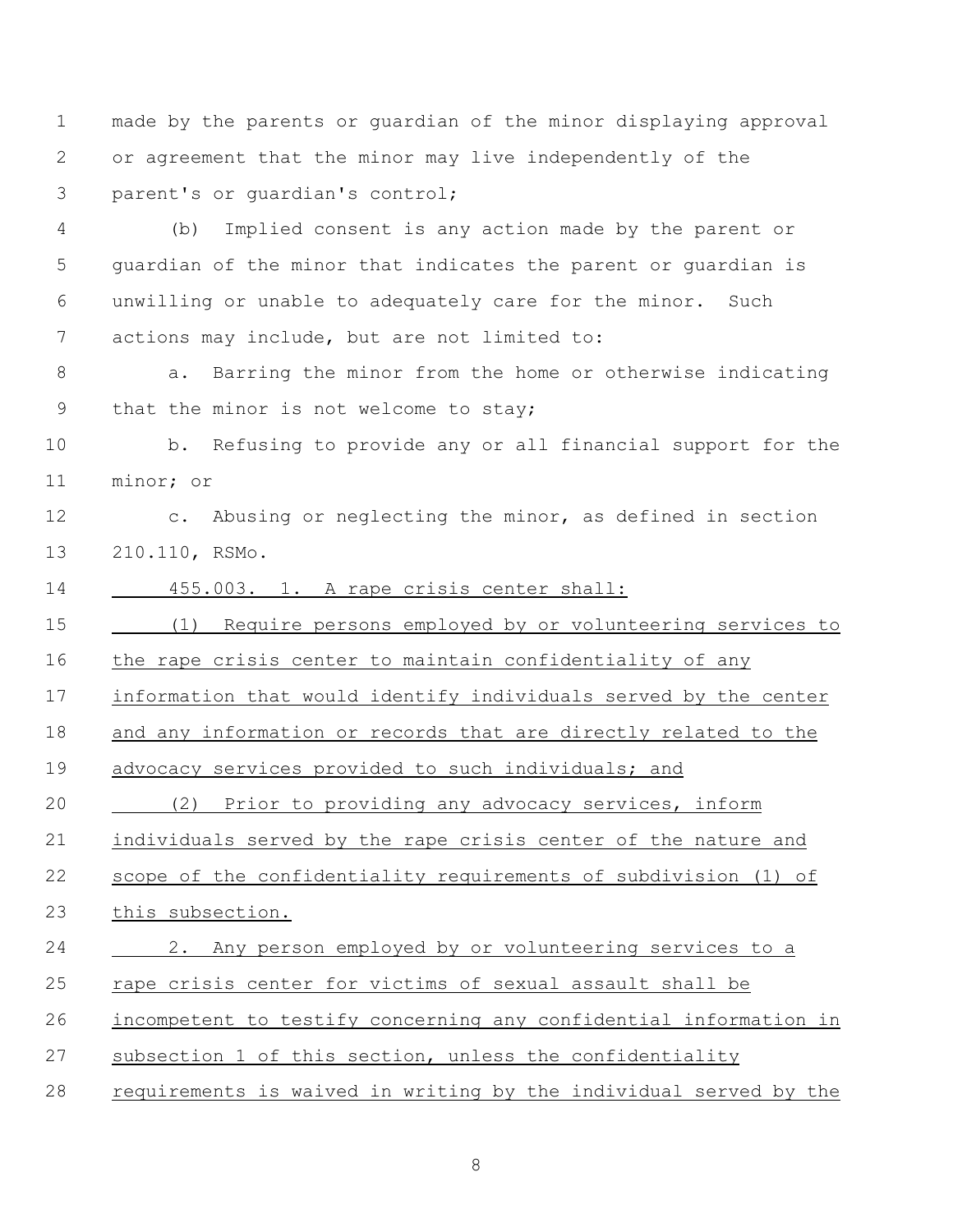center.

| $\mathbf{2}$   | As used in this section, the term "rape crisis center"<br>3.      |
|----------------|-------------------------------------------------------------------|
| 3              | shall mean any public or private agency that offers assistance to |
| $\overline{4}$ | victims of sexual assault, as the term "sexual assault" is        |
| 5              | defined in section 455.010, who are adults, as defined by section |
| 6              | 455.010, or qualified minors, as defined by section 431.056,      |
| 7              | RSMo.                                                             |
| $\,8\,$        | 455.038. Every circuit clerk shall be responsible for             |
| $\mathsf 9$    | providing information to individuals petitioning for ex parte     |
| 10             | orders of protection regarding notification of service of these   |
| 11             | orders of protection. Such notification to the petitioner is      |
| 12             | required if the petitioner has registered a telephone number with |
| 13             | the victim notification system, established under subsection 3 of |
| 14             | section 650.310, RSMo. The petitioner shall be informed of his    |
| 15             | or her option to receive notification of service of an ex parte   |
| 16             | order of protection on the respondent by the circuit clerk and    |
| 17             | shall be provided information on how to receive notification of   |
| 18             | service of ex parte orders of protection. The local law           |
| 19             | enforcement agency or any other government agency responsible for |
| 20             | serving ex parte orders of protection shall notify the circuit    |
| 21             | clerk when no more service attempts are planned by that agency.   |
| 22             | The provisions of this section shall only apply to those circuit  |
| 23             | clerks able to access a statewide victim notification system      |
| 24             | designed to provide notification of service of orders of          |
| 25             | protection.                                                       |
|                |                                                                   |

 565.072. 1. A person commits the crime of domestic assault in the first degree if he or she attempts to kill or knowingly causes or attempts to cause serious physical injury to a family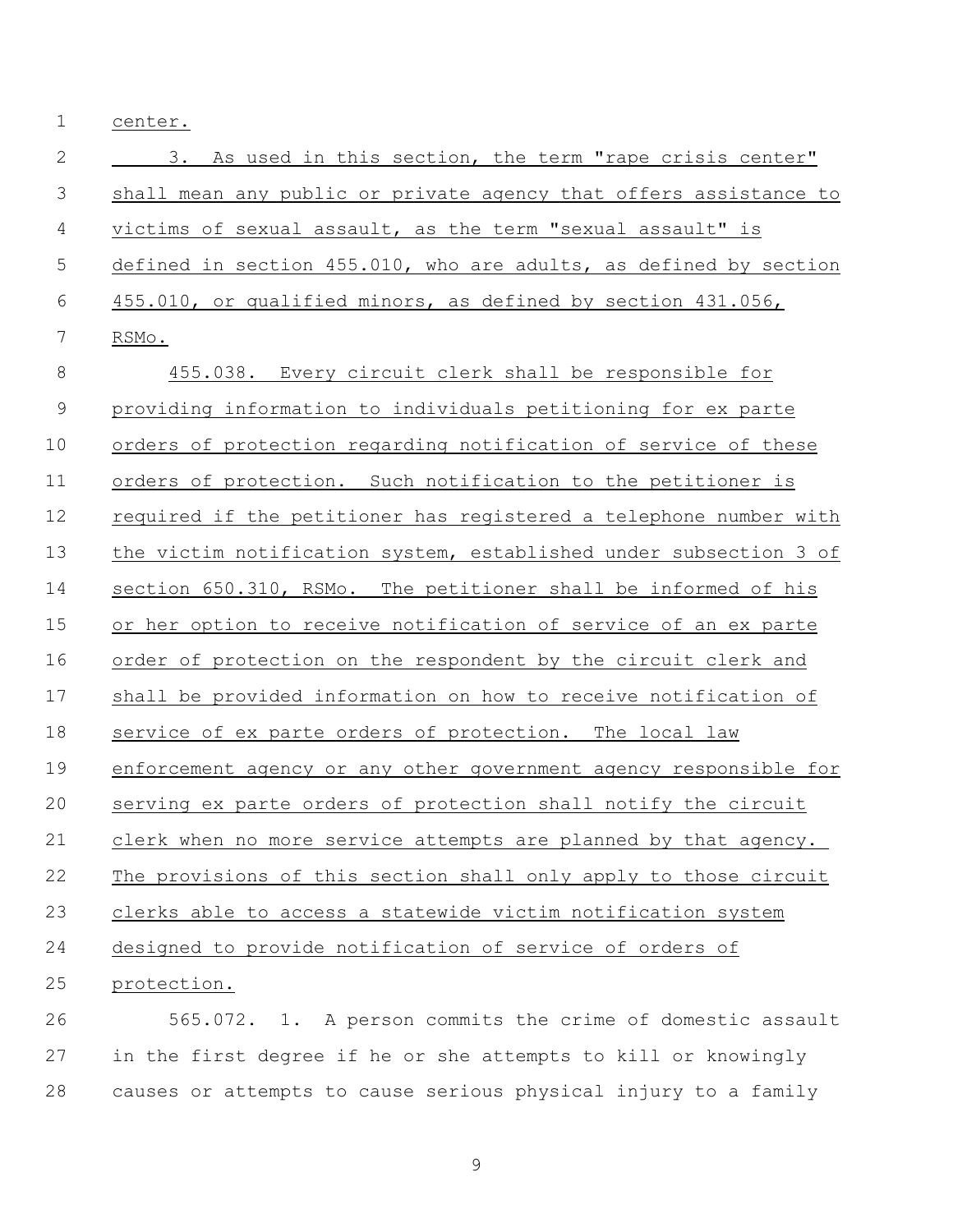or household member or an adult who is or has been in a continuing social relationship of a romantic or intimate nature with the actor, as defined in section 455.010, RSMo.

 2. Domestic assault in the first degree is a class B felony unless in the course thereof the actor inflicts serious physical injury on the victim or has previously pleaded guilty to or been found guilty of committing this crime, in which case it is a class A felony.

 566.224. No prosecuting or circuit attorney, peace officer, governmental official, or employee of a law enforcement agency shall request or require a victim of sexual assault under section 566.040 or forcible rape under section 566.030 to submit to any polygraph test or psychological stress evaluator exam as a condition for proceeding with a criminal investigation of such crime.

 566.226. 1. After August 28, 2007, any information contained in any court record, whether written or published on 18 the Internet, that could be used to identify or locate any victim of sexual assault, domestic assault, stalking, or forcible rape shall be closed and redacted from such record prior to disclosure to the public. Identifying information shall include the name, home or temporary address, telephone number, social security number or physical characteristics. 2. If the court determines that a person or entity who is requesting identifying information of a victim has a legitimate

interest in obtaining such information, the court may allow

access to the information, but only if the court determines that

disclosure to the person or entity would not compromise the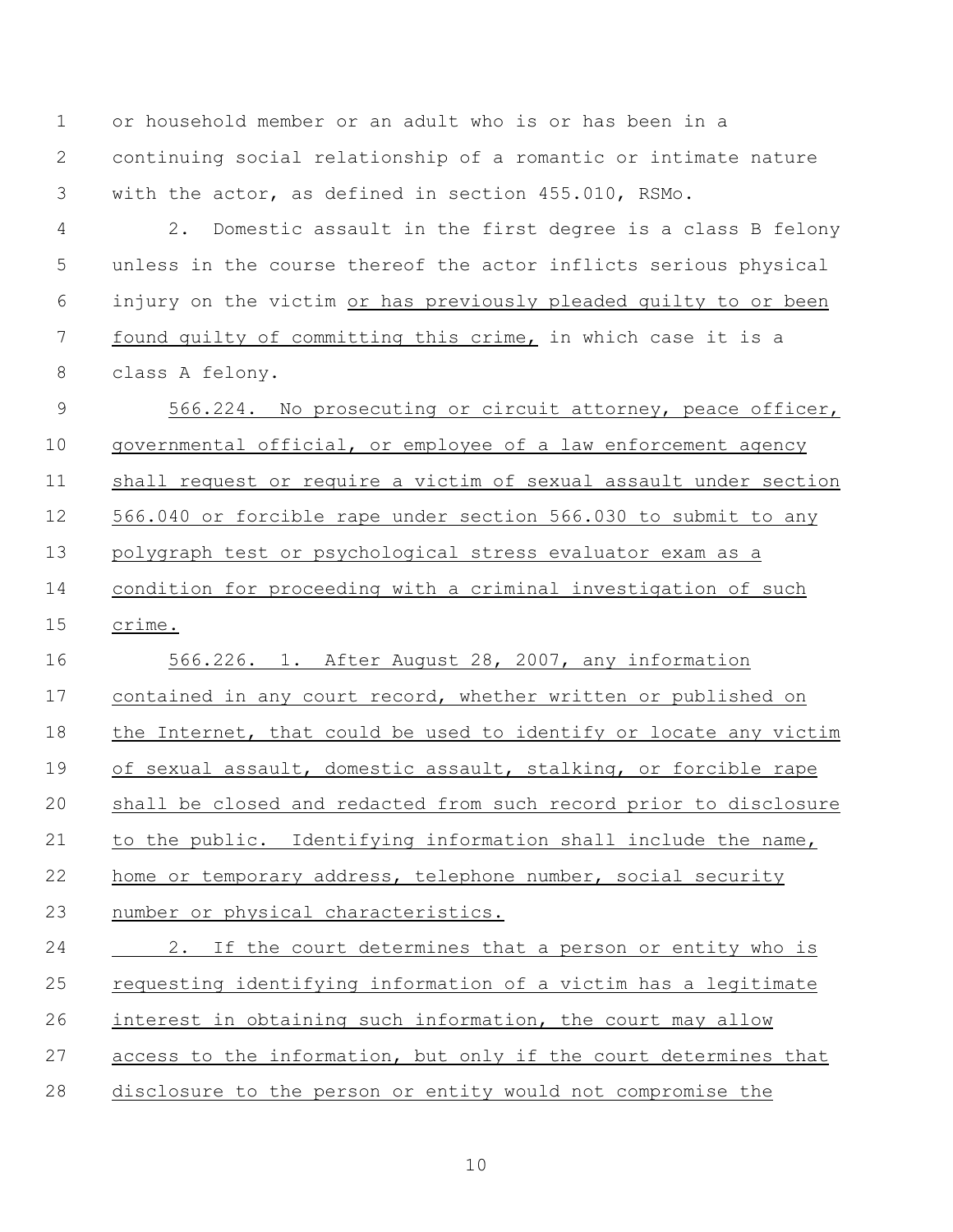| $\mathbf 1$  | welfare or safety of such victim.                                 |
|--------------|-------------------------------------------------------------------|
| $\mathbf{2}$ | 589.660. As used in sections 589.660 to 589.681, the              |
| 3            | following terms mean:                                             |
| 4            | (1) "Address", a residential street address, school               |
| 5            | address, or work address of a person, as specified on the         |
| 6            | person's application to be a program participant;                 |
| 7            | (2) "Application assistant", an employee of a state or            |
| 8            | local agency, or of a nonprofit program that provides counseling, |
| 9            | referral, shelter, or other specialized service to victims of     |
| 10           | domestic violence, rape, sexual assault, or stalking, who has     |
| 11           | been designated by the respective agency or program, and who has  |
| 12           | been trained and registered by the secretary of state to assist   |
| 13           | individuals in the completion of program participation            |
| 14           | applications;                                                     |
| 15           | "Designated address", the address assigned to a program<br>(3)    |
| 16           | participant by the secretary;                                     |
| 17           | (4) "Mailing address", an address that is recognized for          |
| 18           | delivery by the United States Postal Service;                     |
| 19           | (5) "Program", the address confidentiality program                |
| 20           | established in section 589.663;                                   |
| 21           | (6) "Program participant", a person certified by the              |
| 22           | secretary of state as eligible to participate in the address      |
| 23           | confidentiality program;                                          |
| 24           | (7) "Secretary", the secretary of state.                          |
| 25           | 589.663. There is created in the office of the secretary of       |
| 26           | state a program to be known as the "Address Confidentiality       |
| 27           | Program" to protect victims of domestic violence, rape, sexual    |
| 28           | assault, or stalking by authorizing the use of designated         |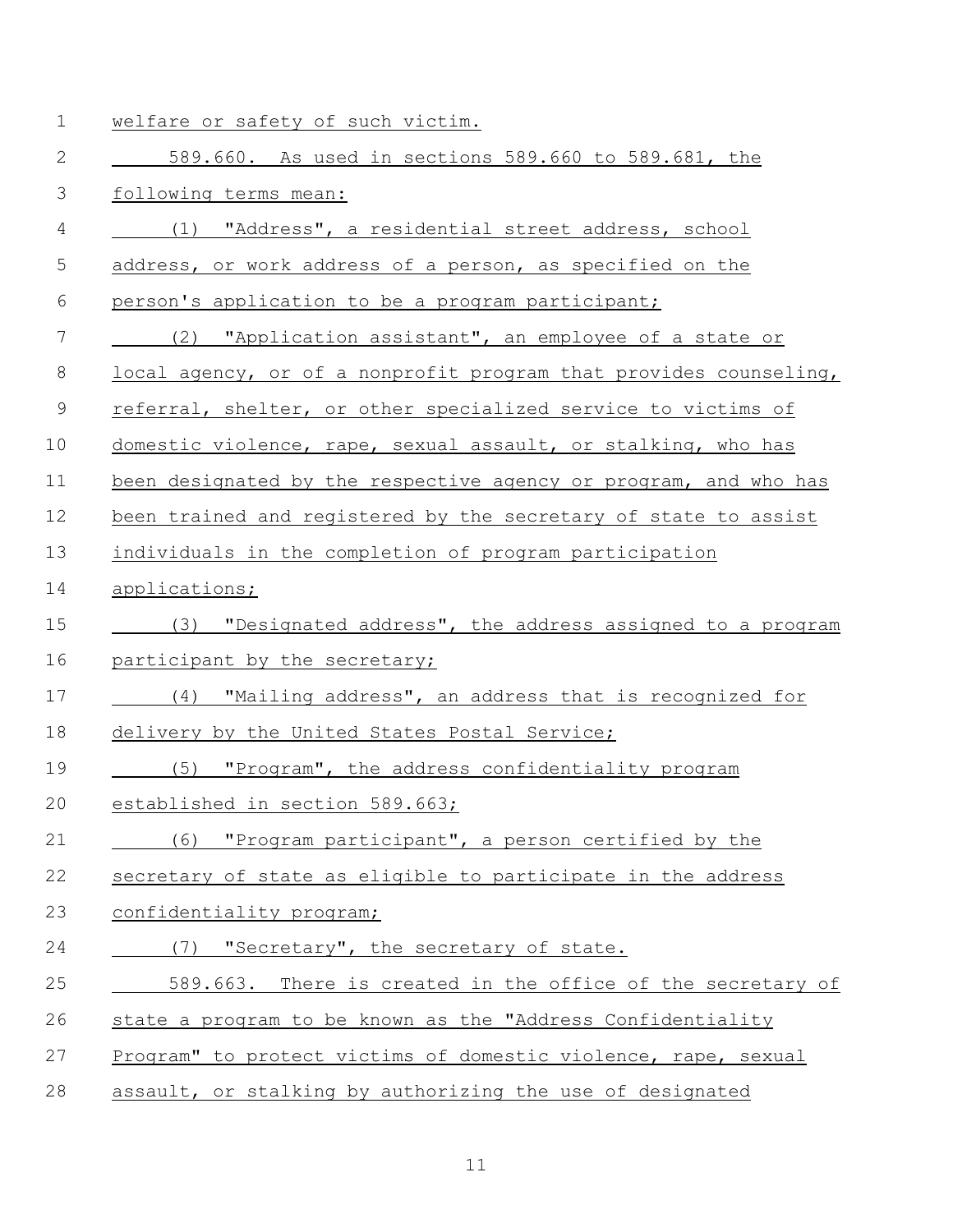| $\mathbf 1$    | addresses for such victims and their minor children. The program  |
|----------------|-------------------------------------------------------------------|
| 2              | shall be administered by the secretary under the following        |
| 3              | application and certification procedures:                         |
| $\overline{4}$ | (1) An adult person, a parent or guardian acting on behalf        |
| 5              | of a minor, or a guardian acting on behalf of an incapacitated    |
| 6              | person may apply to the secretary to have a designated address    |
| 7              | assigned by the secretary to serve as the person's address or the |
| 8              | address of the minor or incapacitated person;                     |
| 9              | (2)<br>The secretary may approve an application only if it is     |
| 10             | filed with the office of the secretary in the manner established  |
| 11             | by rule and on a form prescribed by the secretary. A completed    |
| 12             | application shall contain:                                        |
| 13             | The application preparation date, the applicant's<br>(a)          |
| 14             | signature, and the signature and registration number of the       |
| 15             | application assistant who assisted the applicant in applying to   |
| 16             | be a program participant;                                         |
| 17             | A designation of the secretary as agent for purposes of<br>(b)    |
| 18             | service of process and for receipt of first-class mail, legal     |
| 19             | documents, and certified mail;                                    |
| 20             | (c) A sworn statement by the applicant that the applicant         |
| 21             | has good reason to believe that he or she:                        |
| 22             | a. Is a victim of domestic violence, rape, sexual assault,        |
| 23             | or stalking; and                                                  |
| 24             | b. Fears further violent acts from his or her assailant;          |
| 25             | (d)<br>The mailing address where the applicant may be             |
| 26             | contacted by the secretary or a designee and the telephone number |
| 27             | or numbers where the applicant may be called by the secretary or  |
| 28             | the secretary's designee; and                                     |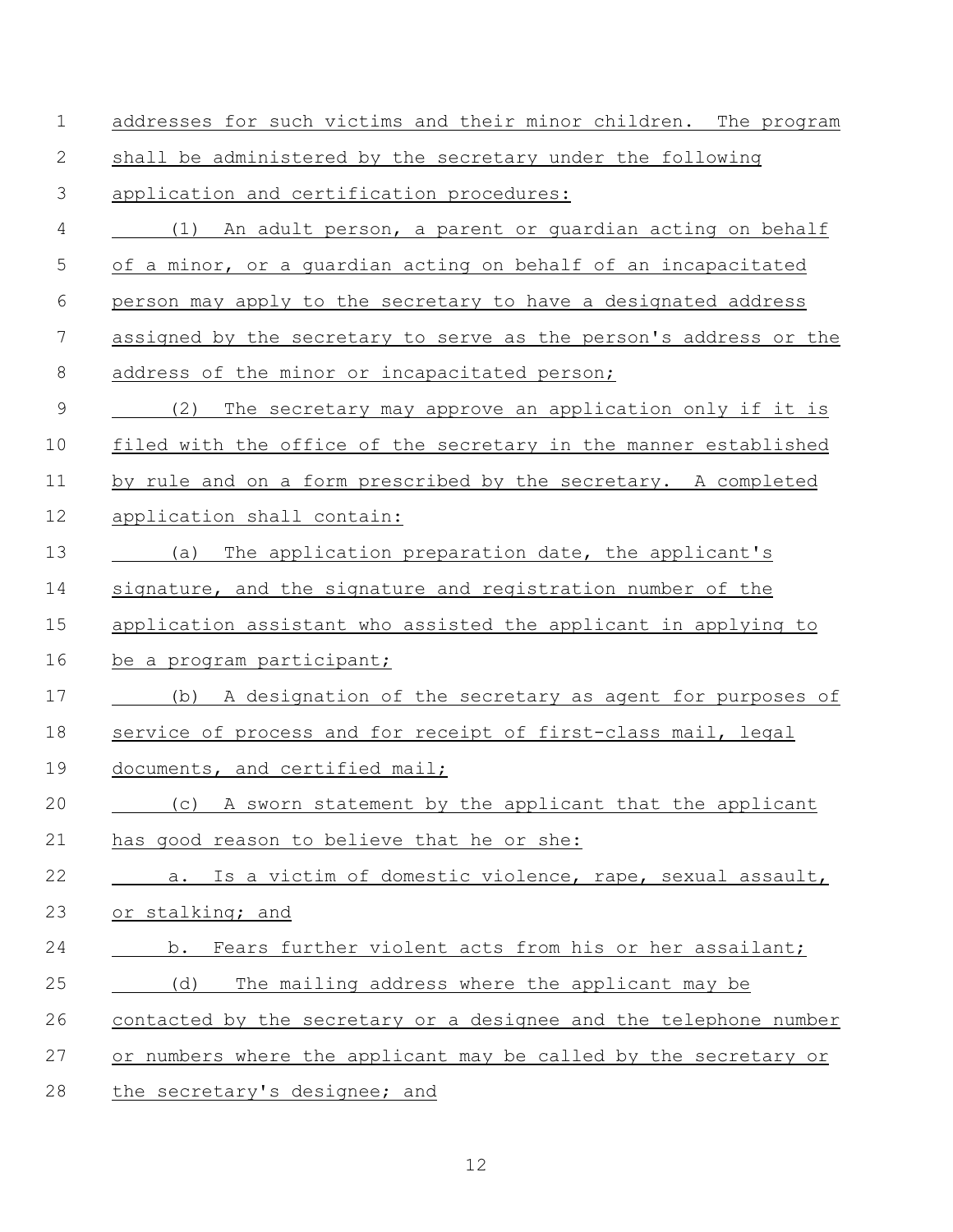| $\mathbf 1$    | One or more addresses that the applicant requests not<br>(e)     |
|----------------|------------------------------------------------------------------|
| 2              | be disclosed for the reason that disclosure will jeopardize the  |
| 3              | applicant's safety or increase the risk of violence to the       |
| $\overline{4}$ | applicant or members of the applicant's household;               |
| 5              | (3)<br>Upon receipt of a properly completed application, the     |
| 6              | secretary may certify the applicant as a program participant. A  |
| 7              | program participant is certified for four years following the    |
| $8\,$          | date of initial certification unless the certification is        |
| $\mathsf 9$    | withdrawn or cancelled before that date. The secretary shall     |
| 10             | send notification of lapsing certification and a reapplication   |
| 11             | form to a program participant at least four weeks prior to the   |
| 12             | expiration of the program participant's certification;           |
| 13             | (4) The secretary shall forward first-class mail, legal          |
| 14             | documents, and certified mail to the appropriate program         |
| 15             | participants.                                                    |
| 16             | 589.666. Certification of a program participant may be           |
| 17             | cancelled by the secretary if one or more of the following       |
| 18             | conditions apply:                                                |
| 19             | (1) If the program participant obtains a name change,            |
| 20             | unless the program participant provides the secretary with       |
| 21             | documentation of a legal name change within ten business days of |
| 22             | the name change;                                                 |
| 23             | (2) If there is a change in the mailing address from the         |
| 24             | person listed on the application, unless the program participant |
| 25             | provides the secretary with notice of the change in such manner  |
| 26             | as the secretary provides by rule; or                            |
| 27             | The applicant or program participant violates<br>(3)             |
| 28             | subsection 2 of section 589.663.                                 |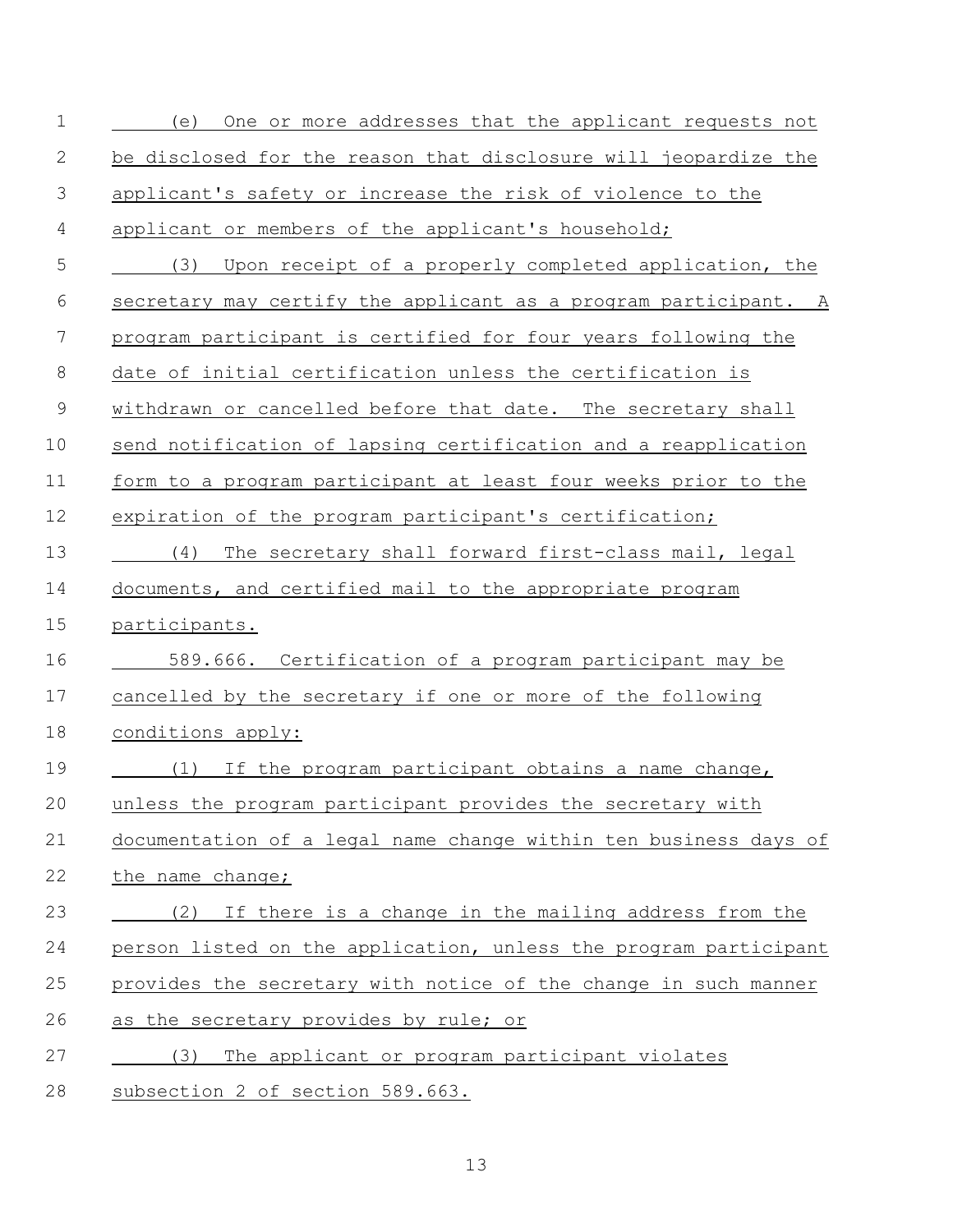| 1              | 589.669. Upon demonstration of a program participant's                             |
|----------------|------------------------------------------------------------------------------------|
| 2              | certification in the program, state and local agencies and the                     |
| 3              | courts shall accept the designated address as a program                            |
| $\overline{4}$ | participant's address when creating a new public record unless                     |
| 5              | the secretary has determined that:                                                 |
| 6              | $\frac{1}{\sqrt{1}}$ (1)<br>The agency has a bona fide statutory or administrative |
| 7              | requirement for the use of the program participant's address or                    |
| $8\,$          | mailing address, such that it is unable to fulfill its statutory                   |
| 9              | duties and obligations without the address; and                                    |
| 10             | The program participant's address or mailing address<br>(2)                        |
| 11             | shall be used only for those statutory and administrative                          |
| 12             | purposes.                                                                          |
| 13             | 589.672. If the secretary deems it appropriate, the                                |
| 14             | secretary may make a program participant's address or mailing                      |
| 15             | address available for inspection or copying, under the following                   |
| 16             | circumstances:                                                                     |
| 17             | If requested of the secretary by a law enforcement<br>(1)                          |
| 18             | agency in the manner provided for by rule; or                                      |
| 19             | (2)<br>Upon request to the secretary by a director of a state                      |
| 20             | agency or the director's designee in the manner provided for by                    |
| 21             | rule and upon a showing of a bona fide statutory or                                |
| 22             | administrative requirement for the use of the program                              |
| 23             | participant's address or mailing address, such that the director                   |
| 24             | or the director's designee is unable to fulfill statutory duties                   |
| 25             | and obligations without the address or mailing address.                            |
| 26             | 589.675. If the secretary deems it appropriate, the                                |
| 27             | secretary shall make a program participant's address and mailing                   |
| 28             | address available for inspection or copying under the following                    |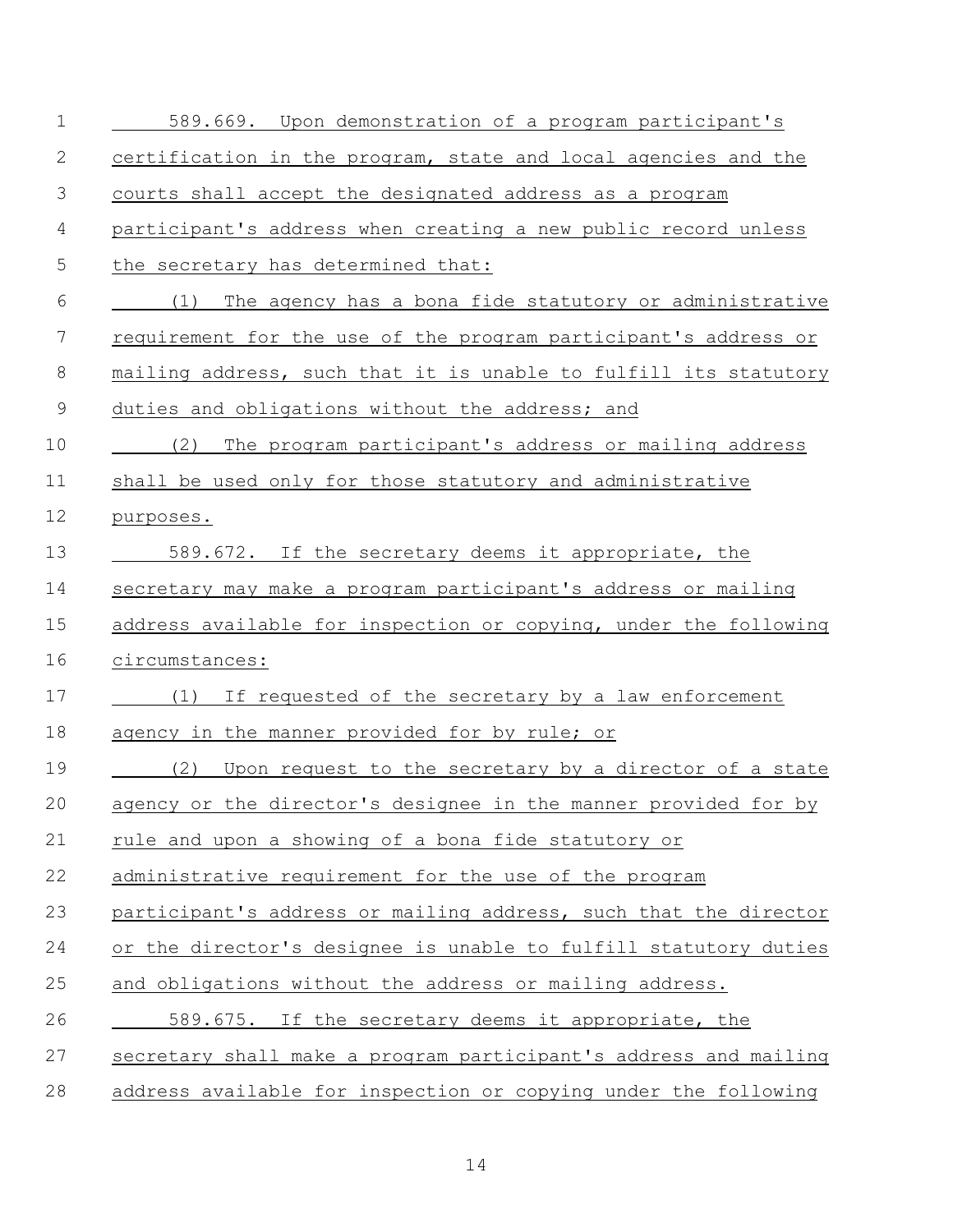circumstances:

| $\mathbf{2}$   | To a person identified in a court order, upon the<br>(1)          |
|----------------|-------------------------------------------------------------------|
| $\mathfrak{Z}$ | secretary's receipt of such court order that specifically orders  |
| 4              | the disclosure of a particular program participant's address and  |
| 5              | mailing address and the reasons stated for the disclosure; or     |
| $6\,$          | (2)<br>If the certification has been cancelled because the        |
| $\overline{7}$ | applicant or program participant violated subsection 2 of section |
| $8\,$          | $589.663$ .                                                       |
| $\mathsf 9$    | 589.678. A program participant's application and supporting       |
| 10             | materials are not a public record and shall be kept confidential  |
| 11             | by the secretary.                                                 |
| 12             | 589.681. The secretary shall promulgate rules to establish        |
| 13             | and administer the address confidentiality program. Any rule or   |
| 14             | portion of a rule, as that term is defined in section 536.010,    |
| 15             | RSMo, that is created under the authority delegated in sections   |
| 16             | 589.660 to 589.681 shall become effective only if it complies     |
| 17             | with and is subject to all of the provisions of chapter 536,      |
| 18             | RSMo, and, if applicable, section 536.028, RSMo. This section     |
| 19             | and chapter 536, RSMo, are nonseverable and if any of the powers  |
| 20             | vested with the general assembly pursuant to chapter 536, RSMo,   |
| 21             | to review, to delay the effective date, or to disapprove and      |
| 22             | annul a rule are subsequently held unconstitutional, then the     |
| 23             | grant of rulemaking authority and any rule proposed or adopted    |
| 24             | after August 28, 2007, shall be invalid and void.                 |
| 25             | 589.683. Pursuant to section 23.253, RSMo, of the Missouri        |
| 26             | Sunset Act:                                                       |
| 27             | Any new program authorized under sections 589.660 to<br>(1)       |
| 28             | 589.681 shall automatically sunset six years after the effective  |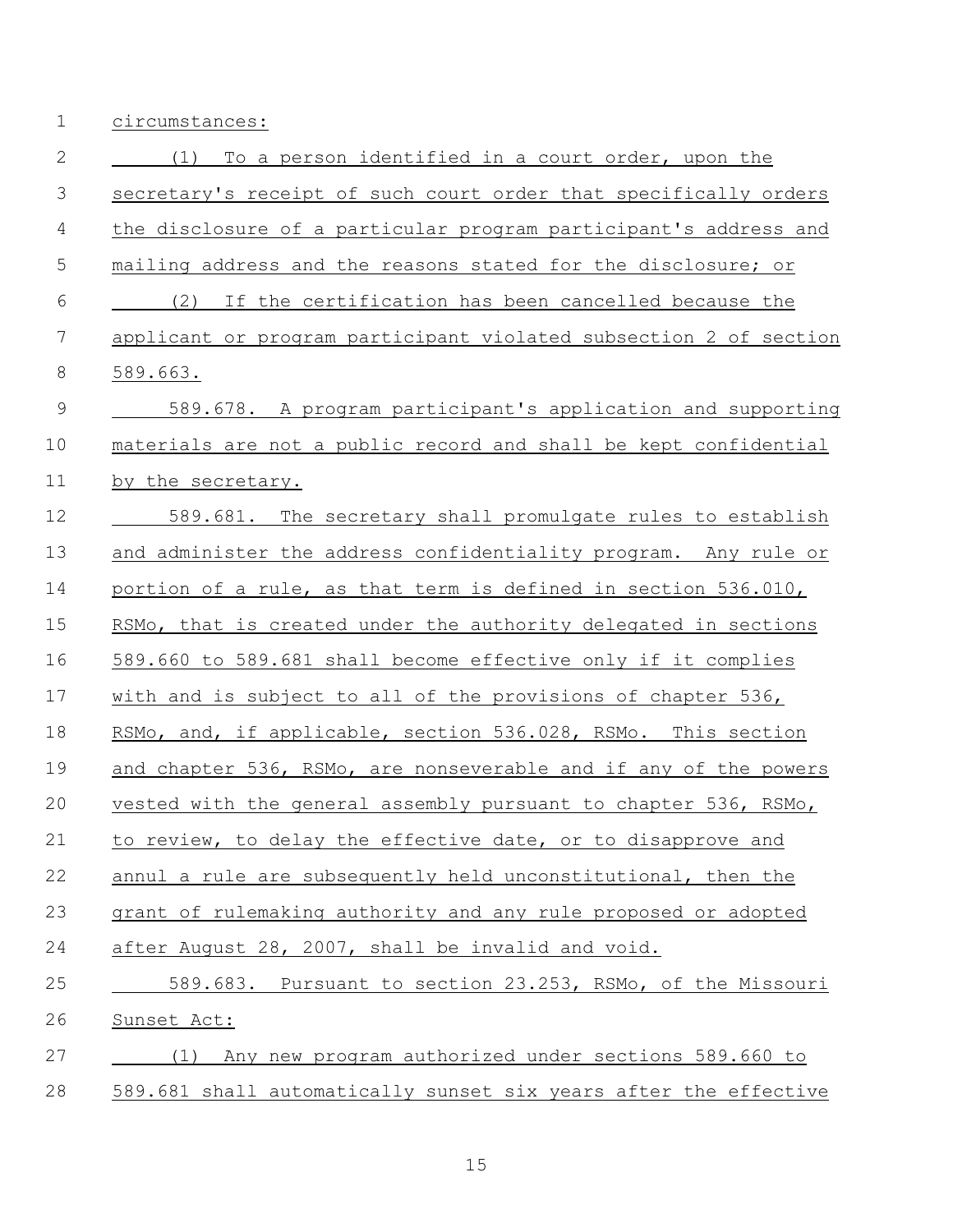date of sections 589.660 to 589.681 unless reauthorized by an act 2 of the general assembly; and

 (2) If such program is reauthorized, the program authorized under sections 589.660 to 589.681 shall automatically sunset twelve years after the effective date of the reauthorization of sections 589.660 to 589.681; and (3) Sections 589.660 to 589.681 shall terminate on September first of the calendar year immediately following the

calendar year in which a program authorized under sections

589.660 to 589.681 is sunset.

 595.030. 1. No compensation shall be paid unless the claimant has incurred an out-of-pocket loss of at least fifty dollars or has lost two continuous weeks of earnings or support from gainful employment. "Out-of-pocket loss" shall mean unreimbursed or unreimbursable expenses or indebtedness reasonably incurred:

 (1) For medical care or other services, including psychiatric, psychological or counseling expenses, necessary as a result of the crime upon which the claim is based, except that the amount paid for psychiatric, psychological or counseling expenses per eligible claim shall not exceed two thousand five hundred dollars; or

 (2) As a result of personal property being seized in an investigation by law enforcement. Compensation paid for an "out- of-pocket loss" under this subdivision shall be in an amount equal to the loss sustained, but shall not exceed two hundred fifty dollars.

2. No compensation shall be paid unless the division of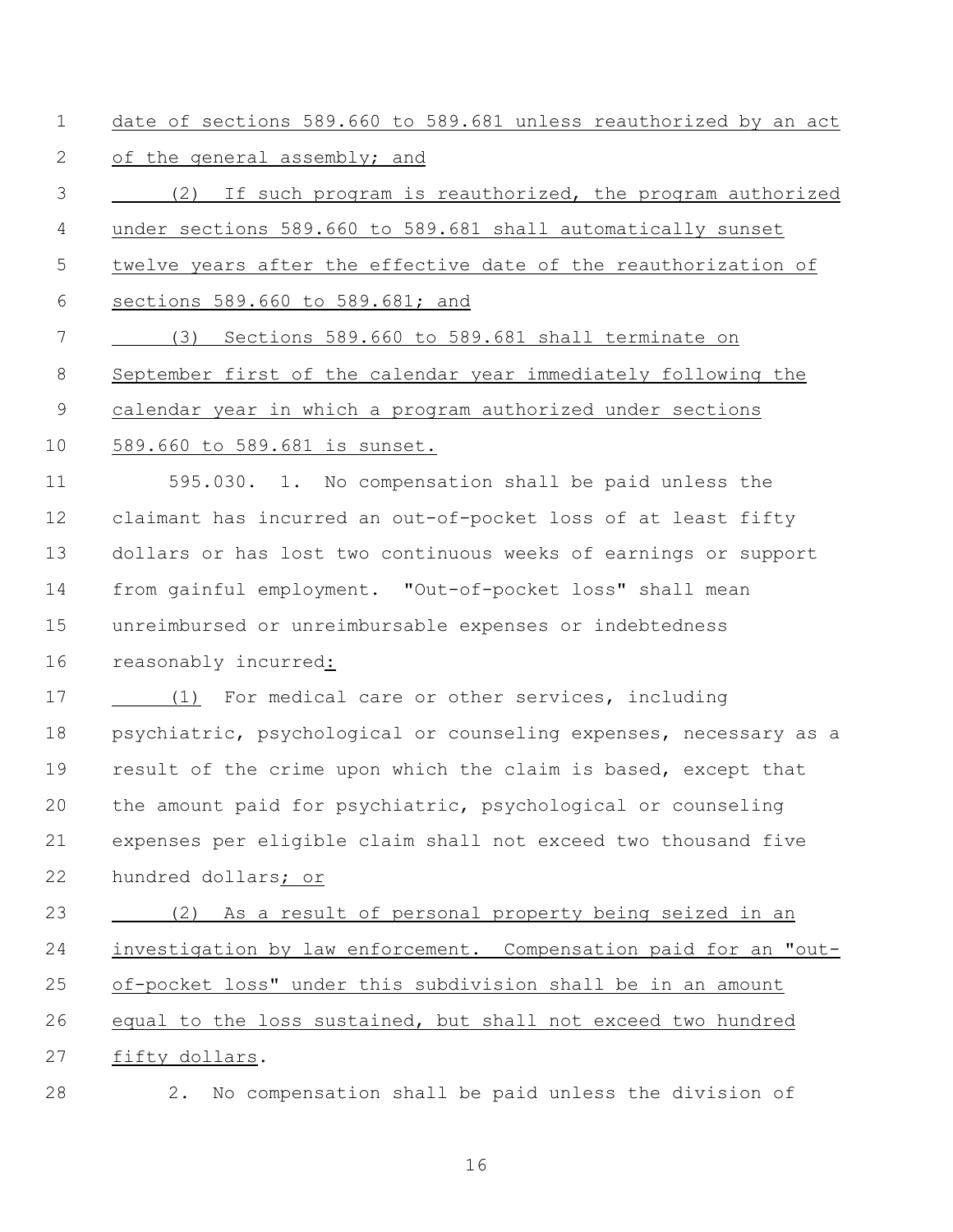workers' compensation finds that a crime was committed, that such crime directly resulted in personal physical injury to, or the death of, the victim, and that police records show that such crime was promptly reported to the proper authorities. In no case may compensation be paid if the police records show that such report was made more than forty-eight hours after the occurrence of such crime, unless the division of workers' compensation finds that the report to the police was delayed for good cause. If the victim is under eighteen years of age such report may be made by the victim's parent, guardian or custodian; 11 by a physician, a nurse, or hospital emergency room personnel; by 12 the division of family services personnel; or by any other member of the victim's family. In the case of a sexual offense, filing 14 a report of the offense to the proper authorities may include, 15 but not be limited to, the filing of the report of the forensic examination by the appropriate medical provider, as defined in section 191.225, RSMo, with the prosecuting attorney of the county in which the alleged incident occurred.

 3. No compensation shall be paid for medical care if the service provider is not a medical provider as that term is defined in section 595.027, and the individual providing the medical care is not licensed by the state of Missouri or the state in which the medical care is provided.

 4. No compensation shall be paid for psychiatric treatment 25 or other counseling services, including psychotherapy, unless the service provider is a:

 (1) Physician licensed pursuant to chapter 334, RSMo, or licensed to practice medicine in the state in which the service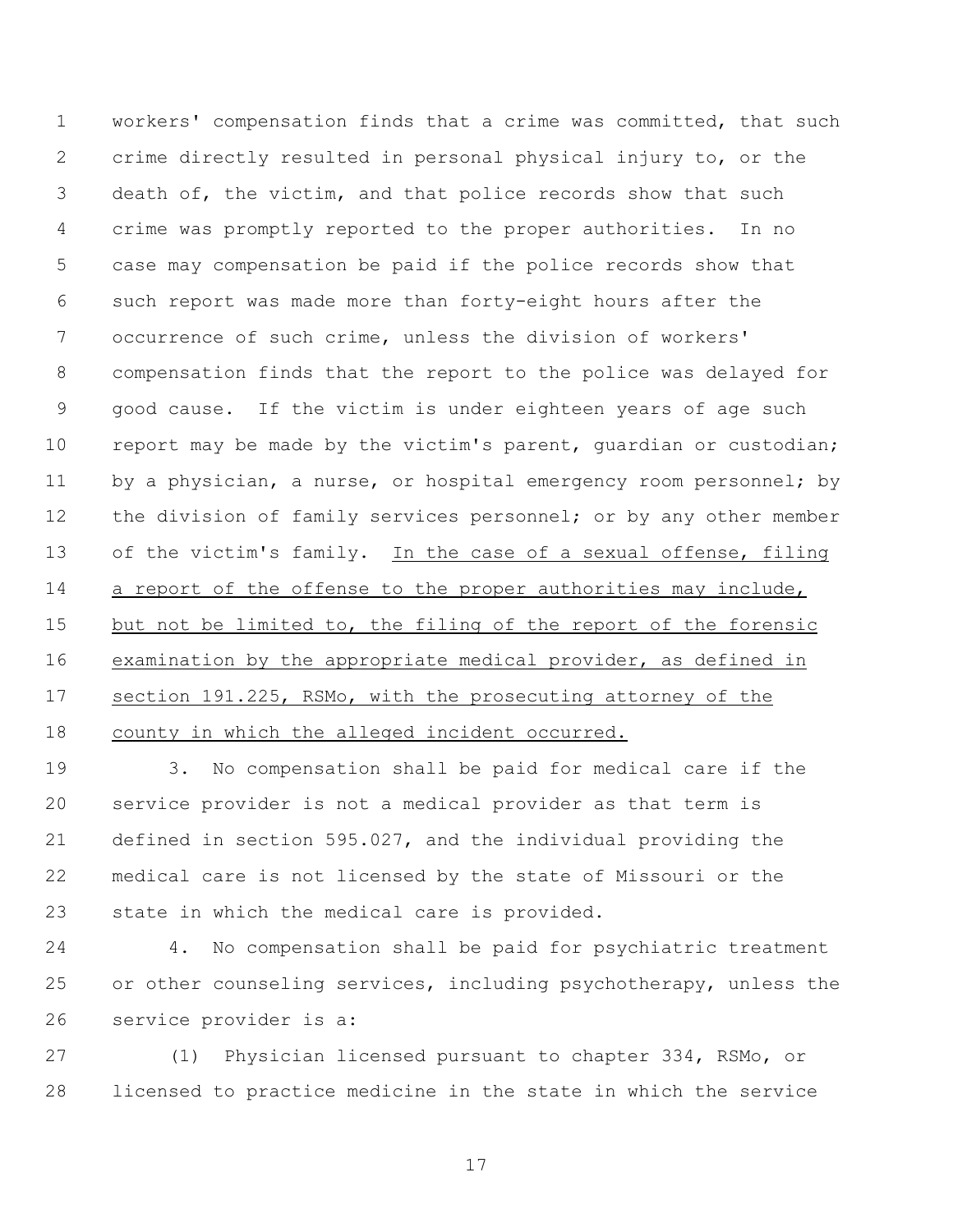is provided;

 (2) Psychologist licensed pursuant to chapter 337, RSMo, or licensed to practice psychology in the state in which the service is provided;

 (3) Clinical social worker licensed pursuant to chapter 337, RSMo; or

 (4) Professional counselor licensed pursuant to chapter 337, RSMo.

 5. Any compensation paid pursuant to sections 595.010 to 595.075 for death or personal injury shall be in an amount not exceeding out-of-pocket loss, together with loss of earnings or support from gainful employment, not to exceed two hundred dollars per week, resulting from such injury or death. In the event of death of the victim, an award may be made for reasonable and necessary expenses actually incurred for preparation and burial not to exceed five thousand dollars.

 6. Any compensation for loss of earnings or support from gainful employment shall be in an amount equal to the actual loss sustained not to exceed two hundred dollars per week; provided, however, that no award pursuant to sections 595.010 to 595.075 shall exceed twenty-five thousand dollars. If two or more persons are entitled to compensation as a result of the death of a person which is the direct result of a crime or in the case of a sexual assault, the compensation shall be apportioned by the division of workers' compensation among the claimants in proportion to their loss.

 7. The method and timing of the payment of any compensation pursuant to sections 595.010 to 595.075 shall be determined by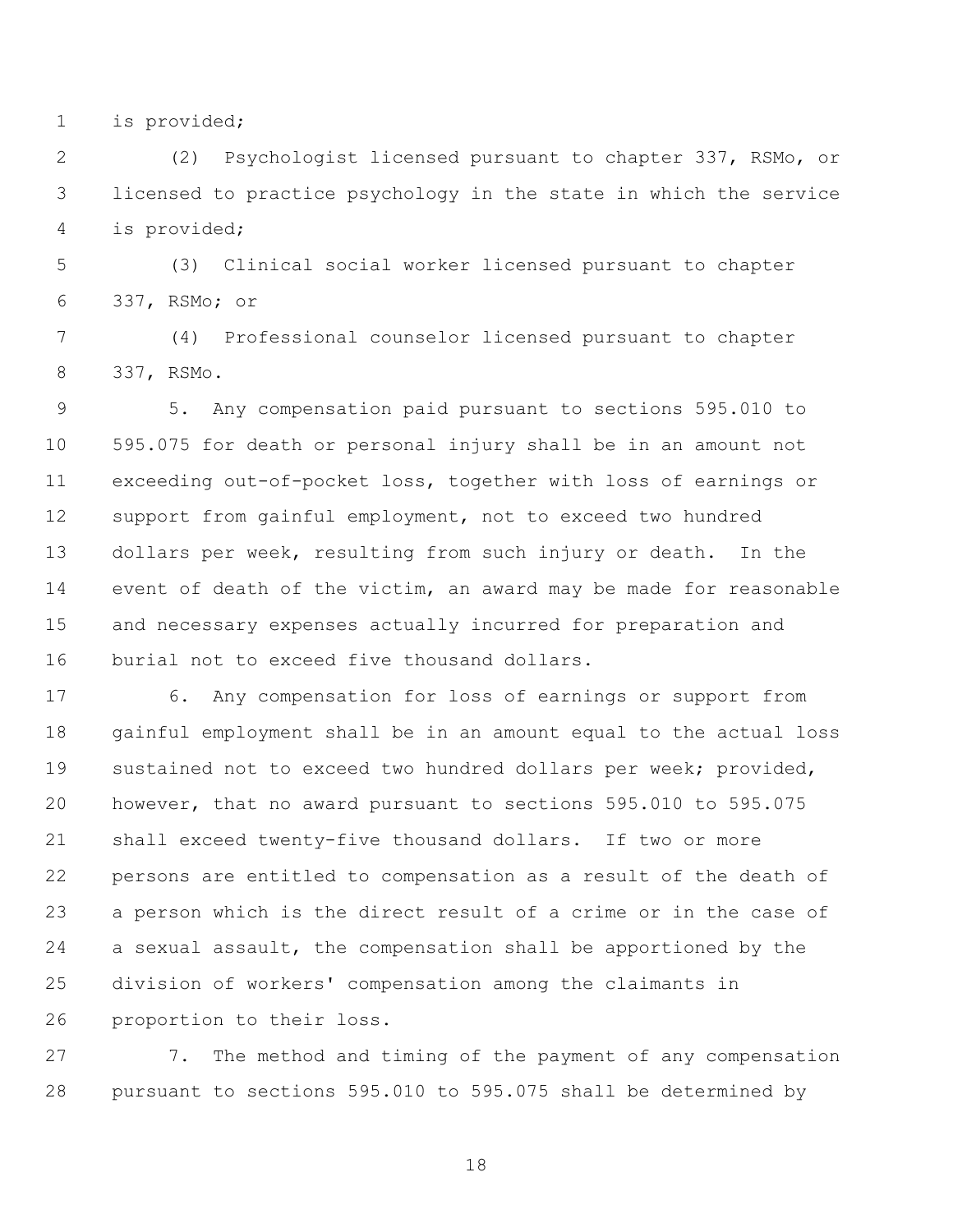the division.

 595.036. 1. Any party aggrieved by a decision of the department on a claim under the provisions of sections 595.010 to 595.070 may, within thirty days following the date of notification of mailing of such decision, file a petition with the division of workers' compensation of the department of labor and industrial relations to have such decision heard de novo by an administrative law judge. The administrative law judge may affirm, reverse, or set aside the decision of the department of public safety on the basis of the evidence previously submitted in such case or may take additional evidence or may remand the matter to the department of public safety with directions. The division of workers' compensation shall promptly notify the parties of its decision and the reasons therefor.

 2. Any of the parties to a decision of an administrative 16 law judge of the division of workers' compensation, as provided by subsection 1 of this section, on a claim heard under the provisions of sections 595.010 to 595.070 may, within thirty days following the date of notification or mailing of such decision, file a petition with the labor and industrial relations commission to have such decision reviewed by the commission. The commission may allow or deny a petition for review. If a petition is allowed, the commission may affirm, reverse, or set aside the decision of the division of workers' compensation on the basis of the evidence previously submitted in such case or may take additional evidence or may remand the matter to the division of workers' compensation with directions. The commission shall promptly notify the parties of its decision and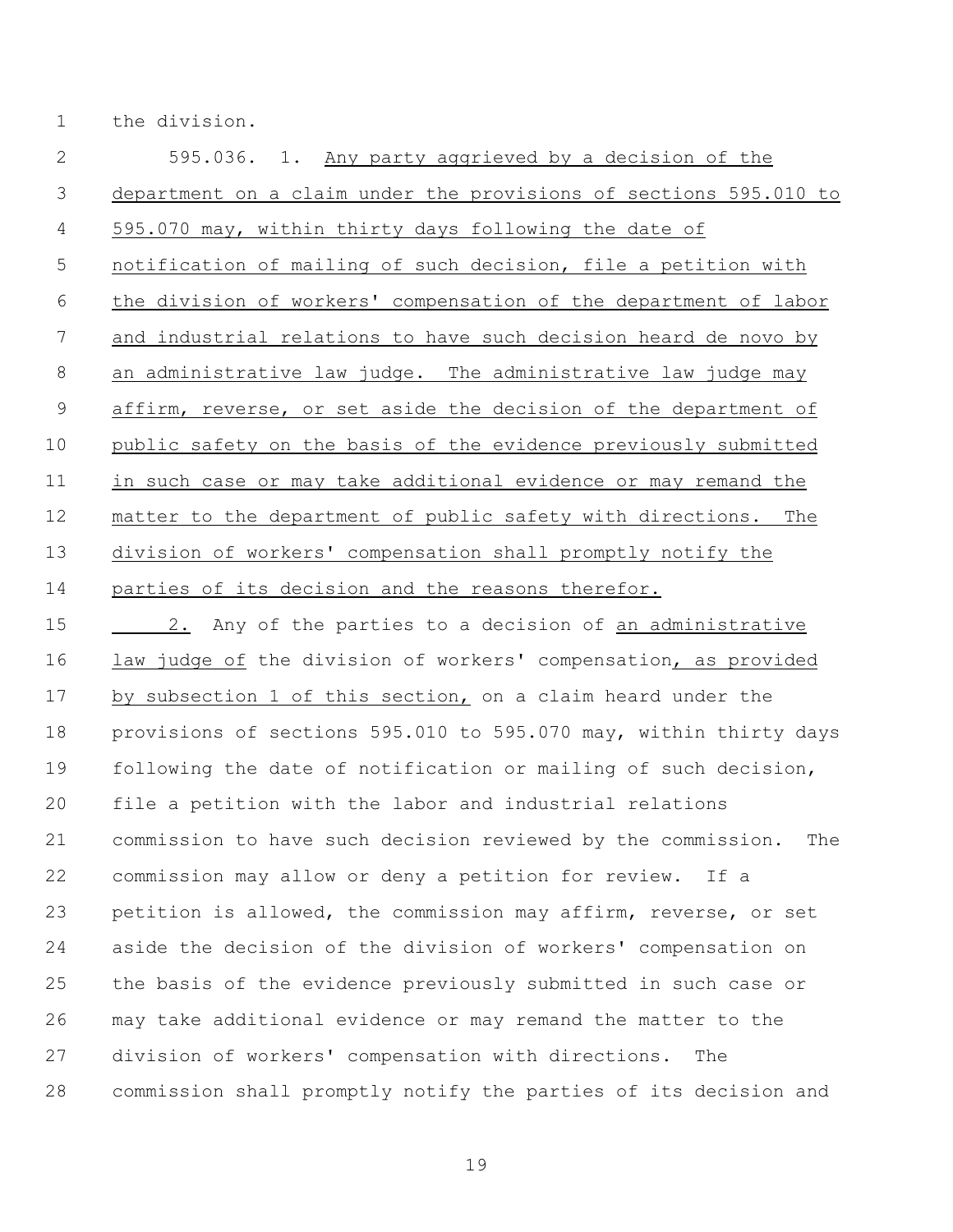the reasons therefor.

 **[**2.**]** 3. Any petition for review filed pursuant to subsection 1 of this section shall be deemed to be filed as of the date endorsed by the United States Postal Service on the envelope or container in which such petition is received.

 **[**3.**]** 4. Any party who is aggrieved by a final decision of the labor and industrial relations commission pursuant to the provisions of subsections **[**1 and**]** 2 and 3 of this section **[**may seek judicial review thereof, as provided in sections 536.100 to 536.140, RSMo**]** shall within thirty days from the date of the final decision, appeal the decision to the court of appeals. Such appeal may be taken by filing notice of appeal with commission, whereupon the commission shall, under its certificate, return to the court all documents and papers on file in the matter, together with a transcript of the evidence, the findings and award, which shall thereupon become the record of the cause. Upon appeal no additional evidence shall be heard 18 and, in the absence of fraud, the findings of fact made by the commission within its powers shall be conclusive and binding. The court, on appeal, shall review only questions of law and may modify, reverse, remand for rehearing, or set aside the award upon any of the following grounds and no other: (1) That the commission acted without or in excess of its powers; 25 (2) That the award was procured by fraud; (3) That the facts found by the commission do not support the award; (4) That there was not sufficient competent evidence in the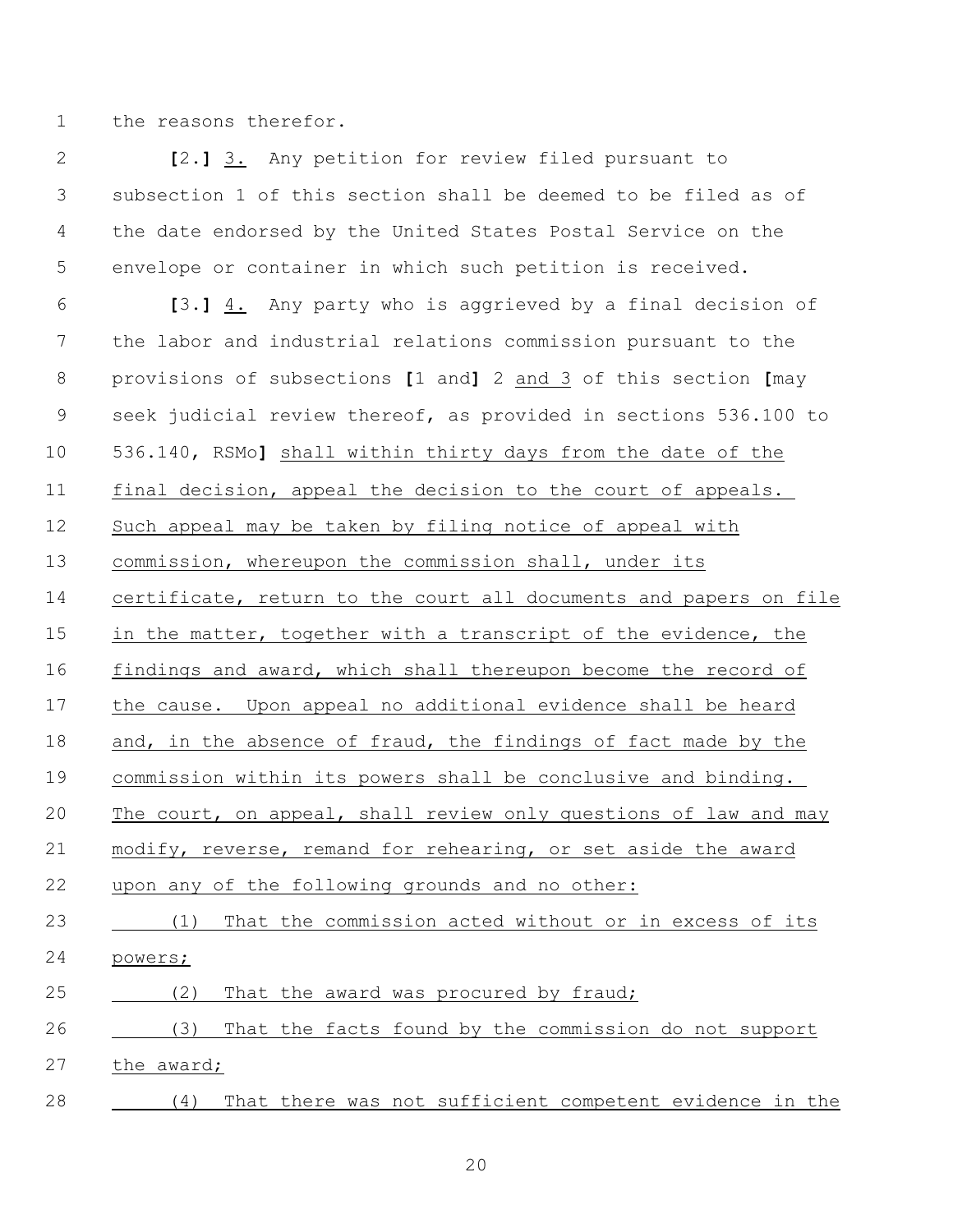record to warrant the making of the award.

 595.209. 1. The following rights shall automatically be afforded to victims of dangerous felonies, as defined in section 556.061, RSMo, victims of murder in the first degree, as defined in section 565.020, RSMo, victims of voluntary manslaughter, as defined in section 565.023, RSMo, and victims of an attempt to commit one of the preceding crimes, as defined in section 564.011, RSMo; and, upon written request, the following rights shall be afforded to victims of all other crimes and witnesses of crimes:

 (1) For victims, the right to be present at all criminal 12 justice proceedings at which the defendant has such right, including juvenile proceedings where the offense would have been a felony if committed by an adult, even if the victim is called 15 to testify or may be called to testify as a witness in the case;

 (2) For victims, the right to information about the crime, as provided for in subdivision (5) of this subsection;

 (3) For victims and witnesses, to be informed, in a timely manner, by the prosecutor's office of the filing of charges, preliminary hearing dates, trial dates, continuances and the final disposition of the case. Final disposition information 22 shall be provided within five days;

 (4) For victims, the right to confer with and to be informed by the prosecutor regarding bail hearings, guilty pleas, pleas under chapter 552, RSMo, or its successors, hearings, sentencing and probation revocation hearings and the right to be heard at such hearings, including juvenile proceedings, unless in the determination of the court the interests of justice require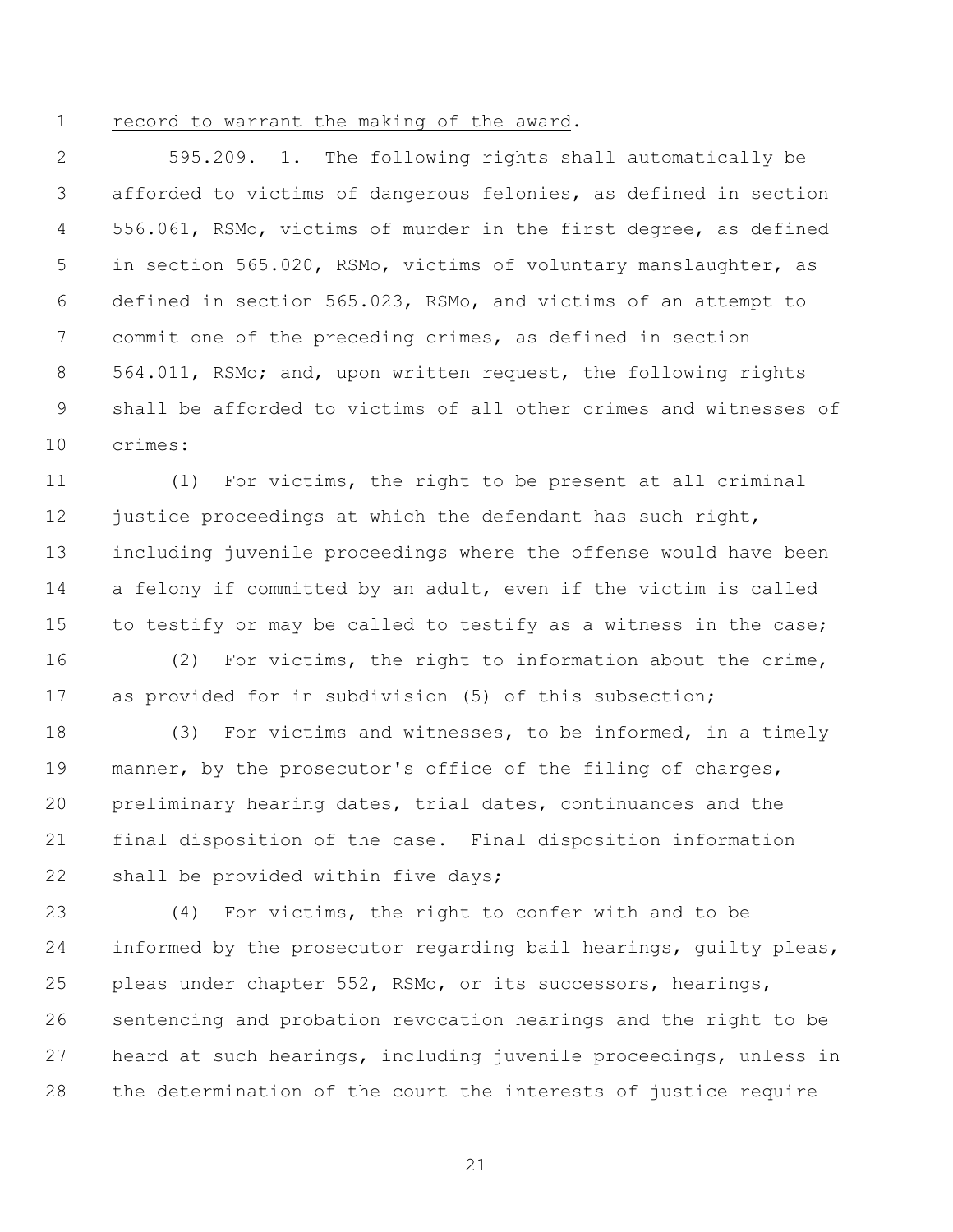otherwise;

 (5) The right to be informed by local law enforcement agencies, the appropriate juvenile authorities or the custodial authority of the following:

 (a) The status of any case concerning a crime against the victim, including juvenile offenses;

 (b) The right to be informed by local law enforcement agencies or the appropriate juvenile authorities of the availability of victim compensation assistance, assistance in obtaining documentation of the victim's losses, including, but not limited to and subject to existing law concerning protected information or closed records, access to copies of complete, unaltered, unedited investigation reports of motor vehicle, pedestrian, and other similar accidents upon request to the appropriate law enforcement agency by the victim or the victim's representative, and emergency crisis intervention services available in the community;

 (c) Any release of such person on bond or for any other reason;

 (d) Within twenty-four hours, any escape by such person from a municipal detention facility, county jail, a correctional facility operated by the department of corrections, mental health facility, or the division of youth services or any agency 24 thereof, and any subsequent recapture of such person;

 (6) For victims, the right to be informed by appropriate juvenile authorities of probation revocation hearings initiated by the juvenile authority and the right to be heard at such hearings or to offer a written statement, video or audio tape, or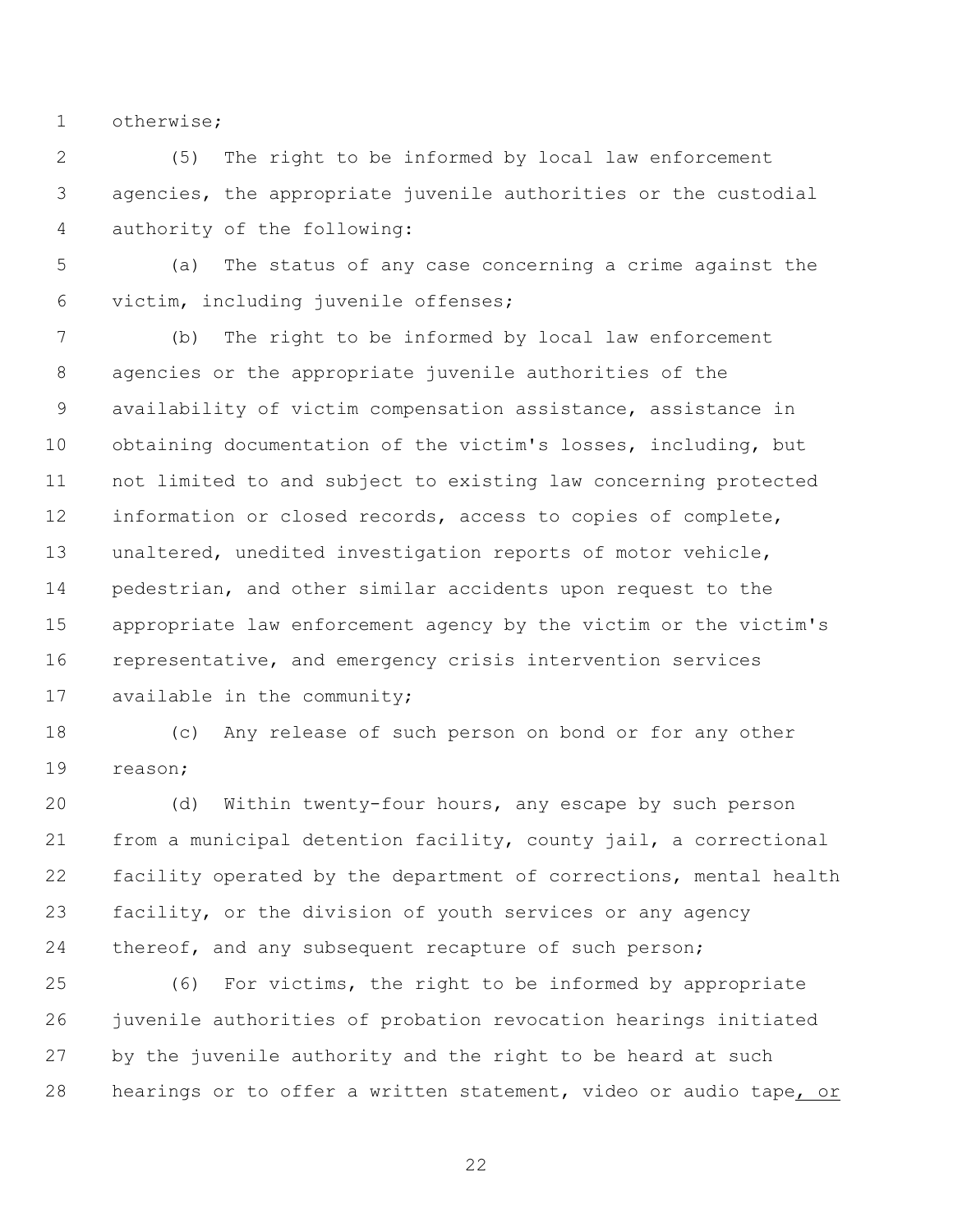a statement by counsel or a representative designated by the victim on behalf of the victim in lieu of a personal appearance, the right to be informed by the board of probation and parole of probation revocation hearings initiated by the board and of parole hearings, the right to be present at each and every phase of parole hearings **[**and**]**, the right to be heard at probation revocation and parole hearings or to offer a written statement, video or audio tape in lieu of a personal appearance, and the right to have, upon written request of the victim, a partition set up in the probation or parole hearing room in such a way that the victim is shielded from the view of the probationer or parolee, and the right to be informed by the custodial mental health facility or agency thereof of any hearings for the release of a person committed pursuant to the provisions of chapter 552, RSMo, the right to be present at such hearings, the right to be heard at such hearings or to offer a written statement, video or audio tape, or a statement by counsel or a representative designated by the victim in lieu of personal appearance;

 (7) For victims and witnesses, upon their written request, the right to be informed by the appropriate custodial authority, including any municipal detention facility, juvenile detention facility, county jail, correctional facility operated by the department of corrections, mental health facility, division of youth services or agency thereof if the offense would have been a felony if committed by an adult, postconviction or commitment pursuant to the provisions of chapter 552, RSMo, of the following:

(a) The projected date of such person's release from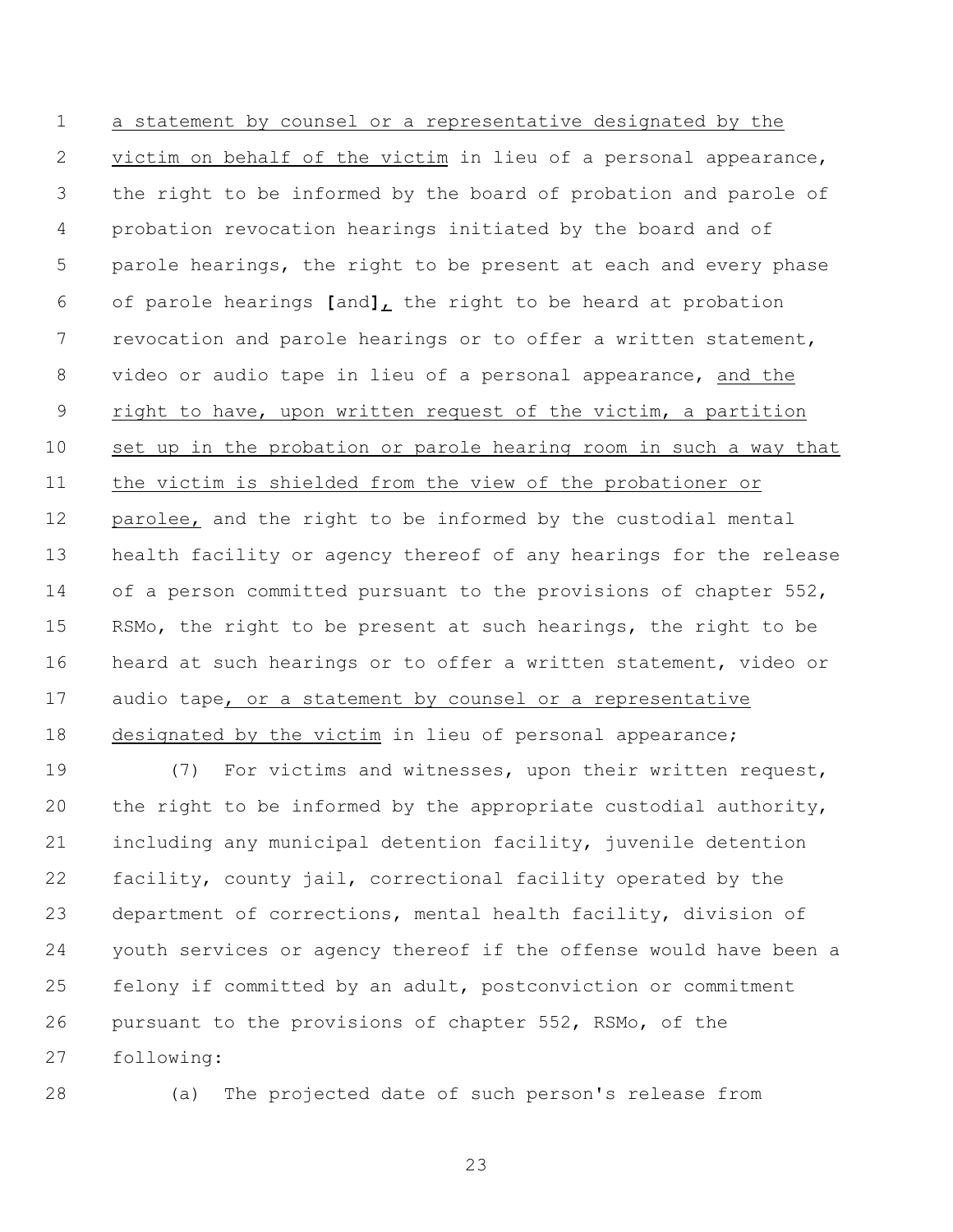confinement;

(b) Any release of such person on bond;

 (c) Any release of such person on furlough, work release, trial release, electronic monitoring program, or to a community correctional facility or program or release for any other reason, in advance of such release;

 (d) Any scheduled parole or release hearings, including hearings under section 217.362, RSMo, regarding such person and any changes in the scheduling of such hearings. No such hearing 10 shall be conducted without thirty days' advance notice;

 (e) Within twenty-four hours, any escape by such person from a municipal detention facility, county jail, a correctional facility operated by the department of corrections, mental health facility, or the division of youth services or any agency 15 thereof, and any subsequent recapture of such person;

 (f) Any decision by a parole board, by a juvenile releasing authority or by a circuit court presiding over releases pursuant to the provisions of chapter 552, RSMo, or by a circuit court presiding over releases under section 217.362, RSMo, to release such person or any decision by the governor to commute the sentence of such person or pardon such person;

 (g) Notification within thirty days of the death of such person;

 (8) For witnesses who have been summoned by the prosecuting attorney and for victims, to be notified by the prosecuting attorney in a timely manner when a court proceeding will not go on as scheduled;

(9) For victims and witnesses, the right to reasonable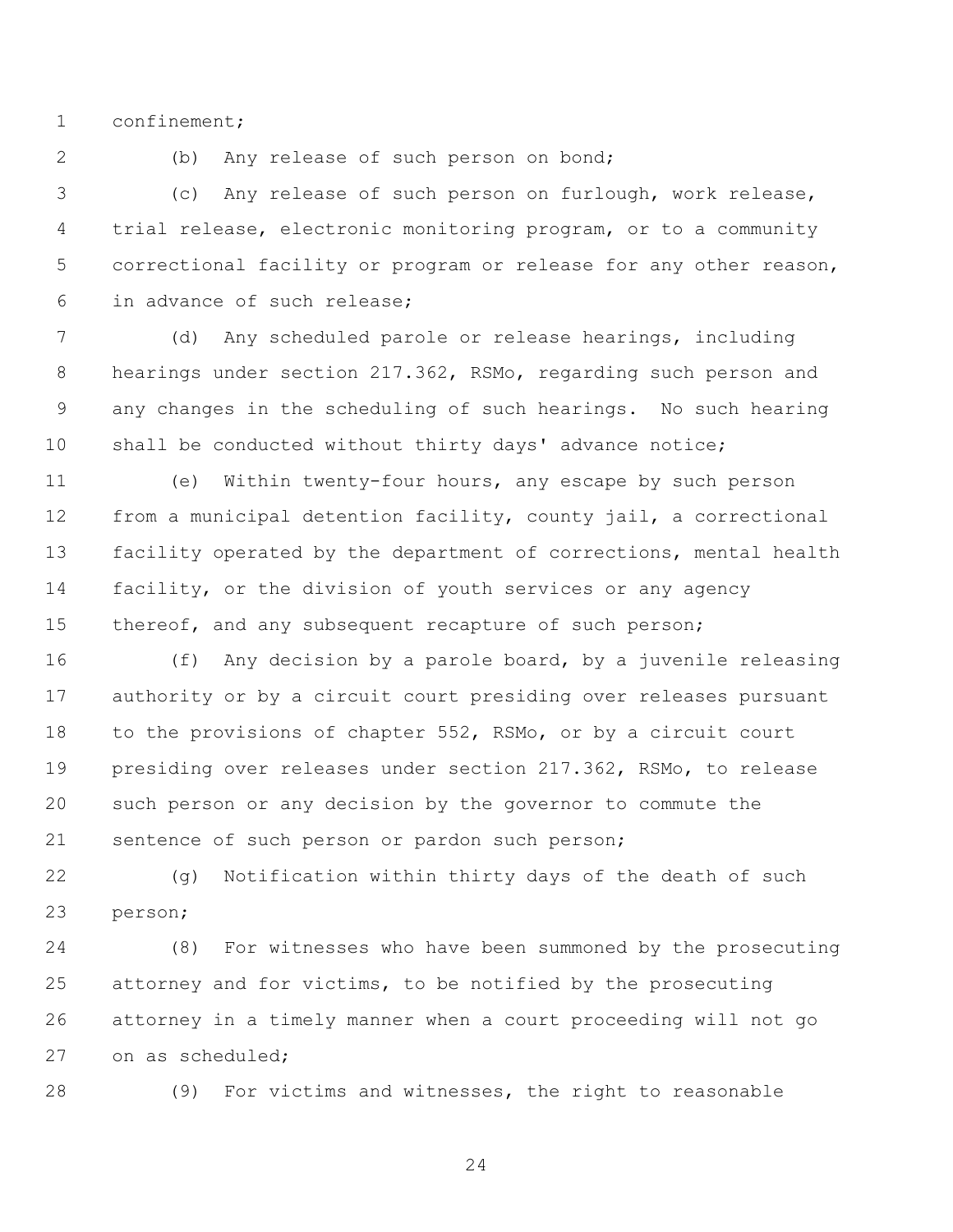protection from the defendant or any person acting on behalf of the defendant from harm and threats of harm arising out of their cooperation with law enforcement and prosecution efforts;

 (10) For victims and witnesses, on charged cases or submitted cases where no charge decision has yet been made, to be informed by the prosecuting attorney of the status of the case and of the availability of victim compensation assistance and of financial assistance and emergency and crisis intervention services available within the community and information relative to applying for such assistance or services, and of any final decision by the prosecuting attorney not to file charges;

 (11) For victims, to be informed by the prosecuting attorney of the right to restitution which shall be enforceable in the same manner as any other cause of action as otherwise provided by law;

 (12) For victims and witnesses, to be informed by the court and the prosecuting attorney of procedures to be followed in order to apply for and receive any witness fee to which they are entitled;

 (13) When a victim's property is no longer needed for evidentiary reasons or needs to be retained pending an appeal, the prosecuting attorney or any law enforcement agency having possession of the property shall, upon request of the victim, return such property to the victim within five working days unless the property is contraband or subject to forfeiture proceedings, or provide written explanation of the reason why 27 such property shall not be returned;

(14) An employer may not discharge or discipline any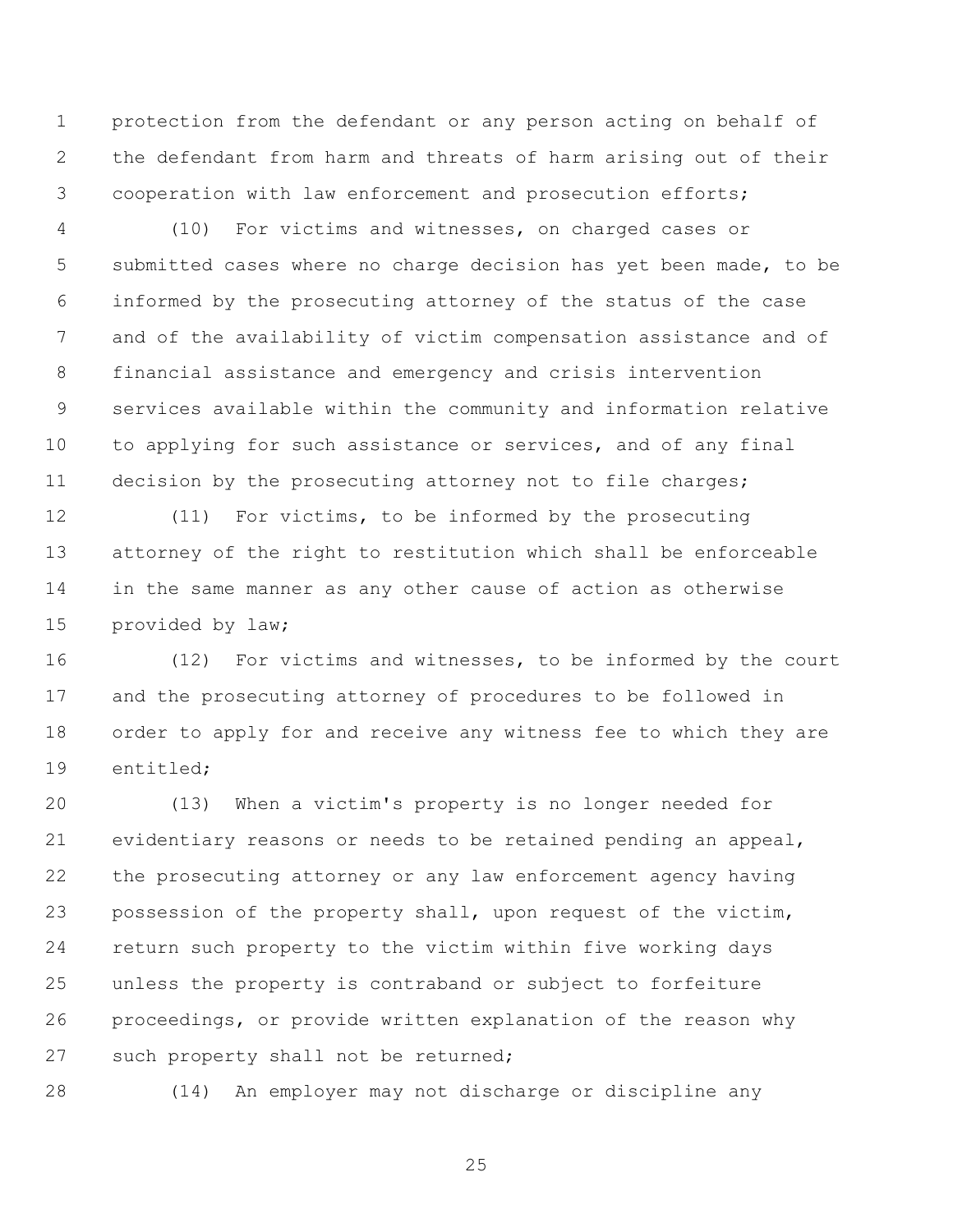witness, victim or member of a victim's immediate family for honoring a subpoena to testify in a criminal proceeding, attending a criminal proceeding, or for participating in the preparation of a criminal proceeding, or require any witness, victim, or member of a victim's immediate family to use vacation time, personal time, or sick leave for honoring a subpoena to testify in a criminal proceeding, attending a criminal proceeding, or participating in the preparation of a criminal proceeding;

 (15) For victims, to be provided with creditor intercession services by the prosecuting attorney if the victim is unable, as 12 a result of the crime, temporarily to meet financial obligations;

 (16) For victims and witnesses, the right to speedy disposition of their cases, and for victims, the right to speedy appellate review of their cases, provided that nothing in this subdivision shall prevent the defendant from having sufficient time to prepare such defendant's defense. The attorney general 18 shall provide victims, upon their written request, case status information throughout the appellate process of their cases. The provisions of this subdivision shall apply only to proceedings involving the particular case to which the person is a victim or witness;

 (17) For victims and witnesses, to be provided by the court, a secure waiting area during court proceedings and to 25 receive notification of the date, time and location of any hearing conducted by the court for reconsideration of any sentence imposed, modification of such sentence or recall and release of any defendant from incarceration.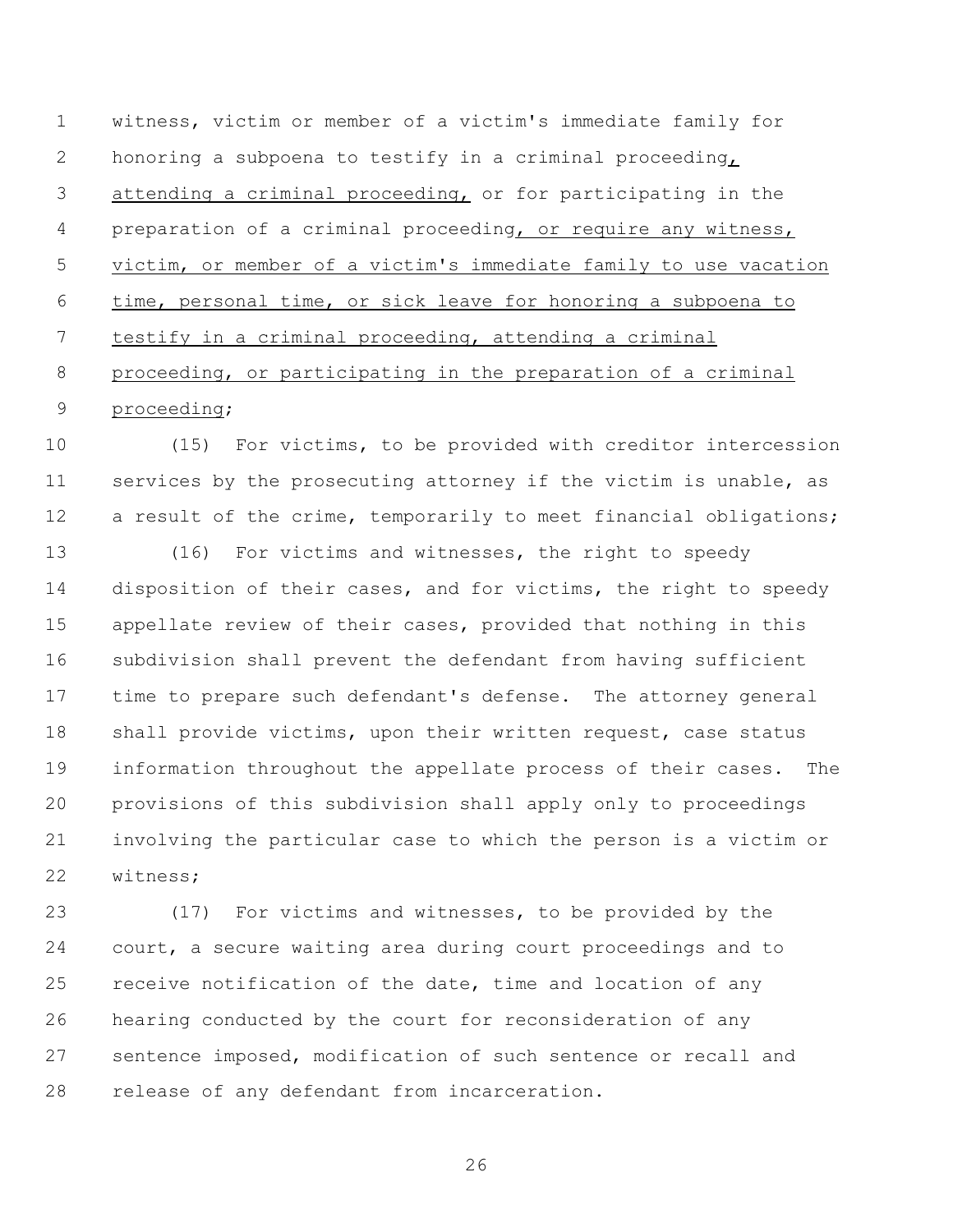2. The provisions of subsection 1 of this section shall not be construed to imply any victim who is incarcerated by the department of corrections or any local law enforcement agency has a right to be released to attend any hearing or that the department of corrections or the local law enforcement agency has any duty to transport such incarcerated victim to any hearing.

 3. Those persons entitled to notice of events pursuant to the provisions of subsection 1 of this section shall provide the appropriate person or agency with their current addresses and telephone numbers or the addresses or telephone numbers at which 11 they wish notification to be given.

 4. Notification by the appropriate person or agency utilizing the statewide automated crime victim notification system as established in section 650.310, RSMo, shall constitute compliance with the victim notification requirement of this section. If notification utilizing the statewide automated crime victim notification system cannot be used, then written notification shall be sent by certified mail to the most current address provided by the victim.

 5. Victims' rights as established in section 32 of article I of the Missouri Constitution or the laws of this state pertaining to the rights of victims of crime shall be granted and enforced regardless of the desires of a defendant and no privileges of confidentiality shall exist in favor of the defendant to exclude victims or prevent their full participation in each and every phase of parole hearings or probation revocation hearings. The rights of the victims granted in this section are absolute and the policy of this state is that the